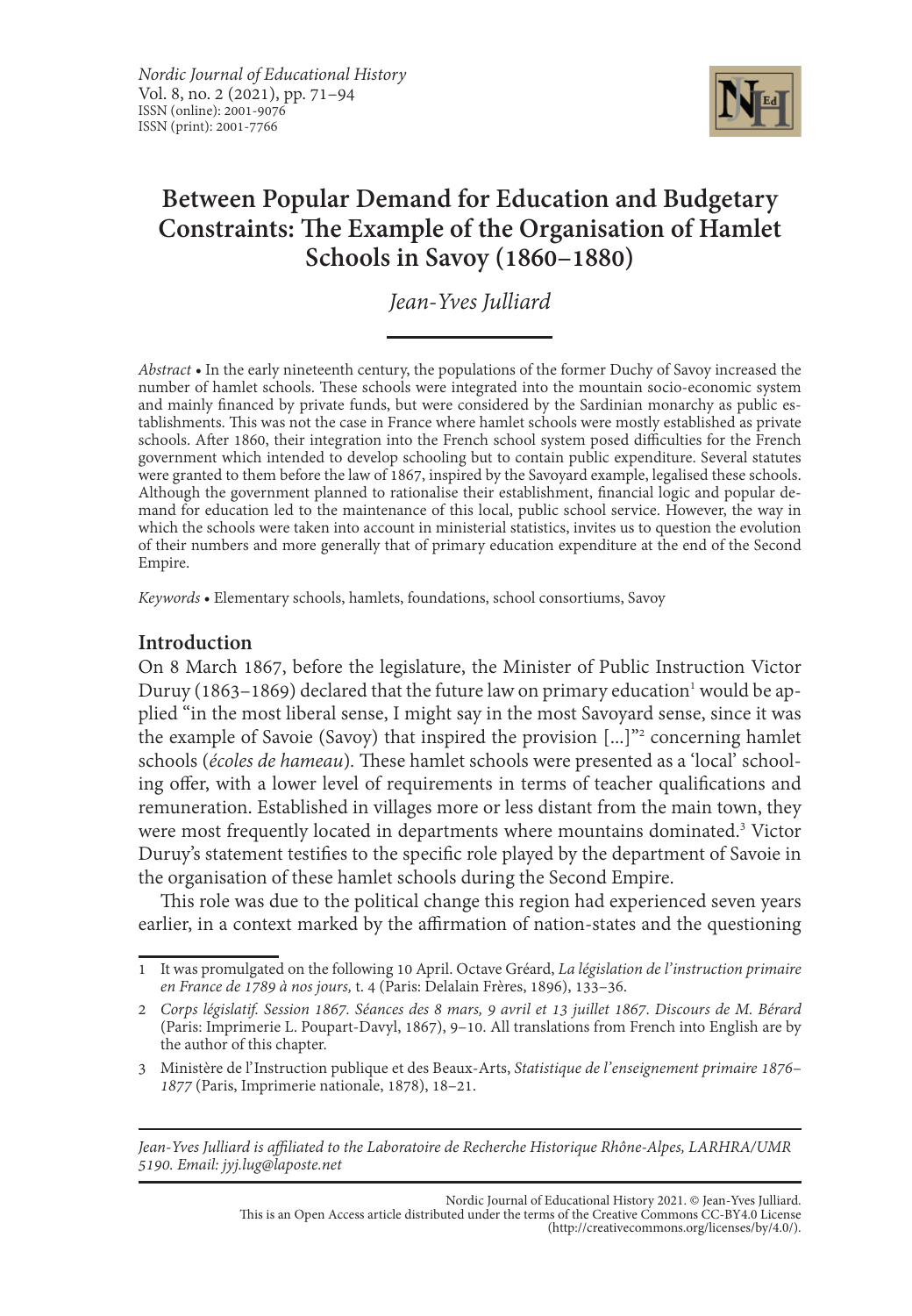of the map of European states resulting from the Treaty of Vienna of 1815.4 In 1860, the King of Piedmont-Sardinia and future King of Italy, Victor-Emmanuel II (1849– 1878), consented to the "reunion"5 of the former Duchy of Savoy, the cradle of the reigning dynasty, with France, administered by Emperor Napoleon III (1852–1870). This transfer of sovereignty was primarily the price of France's support for Italian unification. It also met the wishes of the Savoyard ruling class, which was Catholic, hostile to Italian politics and opposed to the secularisation of their Piedmontese state.6 Finally, it reflected the "Frenchness of Savoie" based on "geographical contiguity, the age and intensity of relations and exchanges, materialized by seasonal or permanent emigration, and belonging to the same linguistic and cultural area."7 The former duchy, with a surface area of about 10,400 square kilometres, was then divided into two French administrative entities, the departments of Haute-Savoie, to the north, and Savoie, to the south (see map).

Until 1860, the development of primary schooling in Savoie thus conformed to the organisational framework set by the Sardinian monarchy, which was more favourable to hamlet schools than French legislation. In France, following the 1833 legislation on primary education the State favoured the financing of local schools by the *communes* (lowest administrative division in France) and prescribed minimum requirements in terms of the pedagogical qualifications of teachers. Conversely, the Kingdom of Piedmont-Sardinia encouraged the communes to seek private funding—including donations and legacies from families—and, consequently, reduced the administrative and pedagogical requirements for low-cost schools. The methods of financing and the structure of operating costs are therefore at the heart of the specific nature of these hamlet schools, which proliferated in Savoie in the first half of the nineteenth century. Their integration into the French legislative framework from 1860 onwards raised the question for the French government of the structure of their financing and their role in the schooling process. Because of the differences in the educational situation between the two Savoie departments at the time of the Annexation (Haute-Savoie was characterised by a smaller number of hamlet schools and a greater presence of ecclesiastical<sup>8</sup> and congregational schools), this question was only particularly acute in the department of Savoie, which is the focus of this study.

This study is part of the history of elementary schooling in the nineteenth century and focuses on the following aspects: literacy and schooling in the mountains in France and Italy, the specificity of hamlet schools, and the development of primary education in Savoie. French and Italian historiography have long given priority to the

<sup>4</sup> Paul Guichonnet, *Histoire de l' annexion de la Savoie à la France: les véritables dossiers secrets de l' annexion* (Montmélian: La Fontaine de Siloé, 3ème éd., 2003).

<sup>5</sup> First Article of the Treaty of Turin of 24 March 1860 in Paul Guichonnet and Christian Sorrel (eds.), *La Savoie et l' Europe 1860–2010. Dictionnaire historique de l' Annexion* (Montmélian: La Fontaine de Siloé, 2009), 6.

<sup>6</sup> Sylvain Milbach, *Entre Piémont et France: la Savoie déroutée, 1848–1858* (Chambéry: Université de Savoie, 2008).

<sup>7</sup> Paul Guichonnet, "De la mémoire à l' histoire," in Guichonnet and Sorrel (2009), 10, 16.

<sup>8</sup> Jean-Yves Julliard, "Les régences vicariales en Savoie dans la première moitié du XIXe siècle: une institution scolaire ecclésiastique originale?" in *États de Savoie, Églises et institutions religieuses des réformes au Risorgimento*, ed. Marc Ortolani, Christian Sorrel and Olivier Vernier, PRIDAES (Nice: Serre éditeur, 2017), 275–88.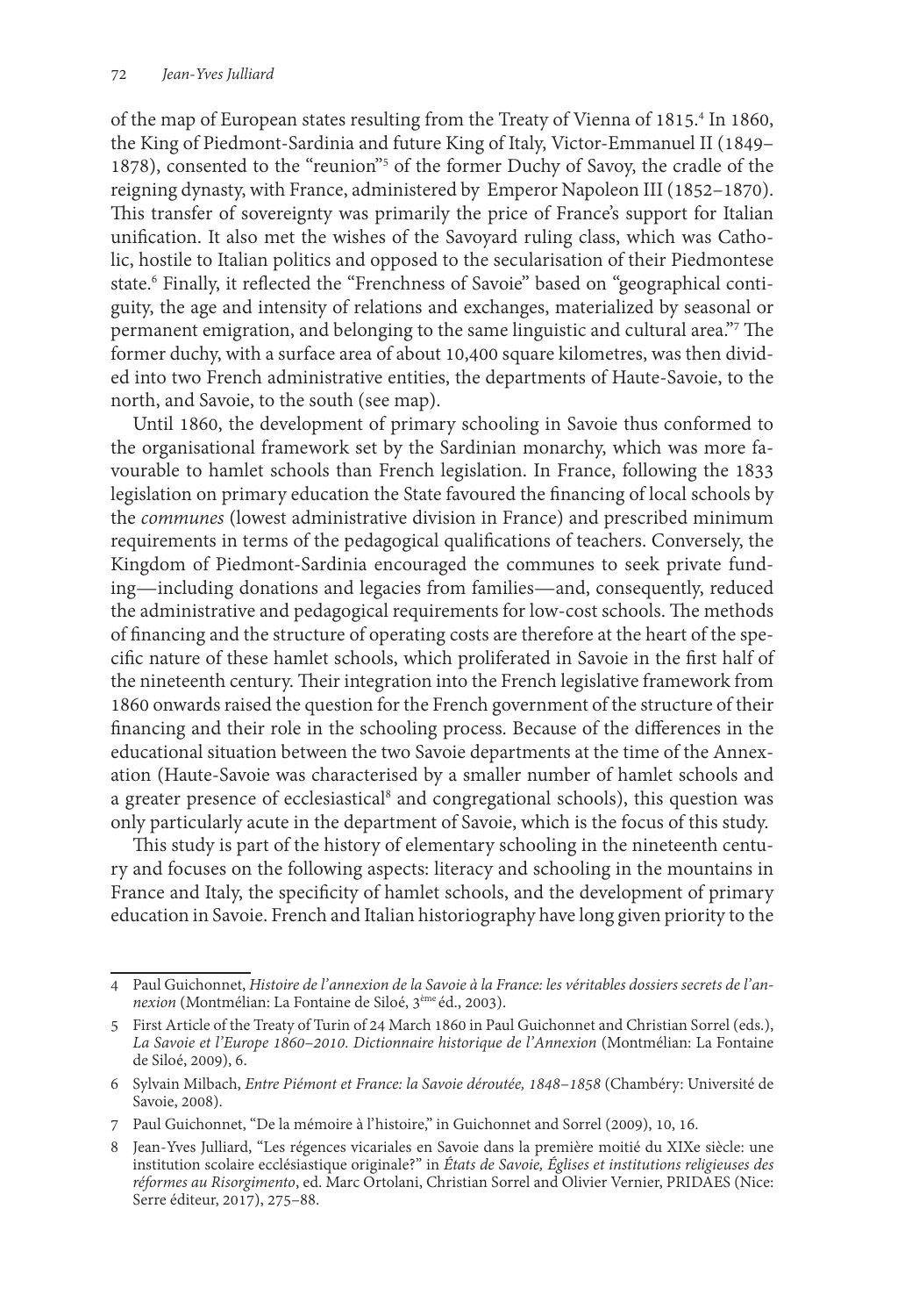

#### The departments of Savoie and Haute-Savoie

*Figure 1.* Map over Haute-Savoie and Savoie.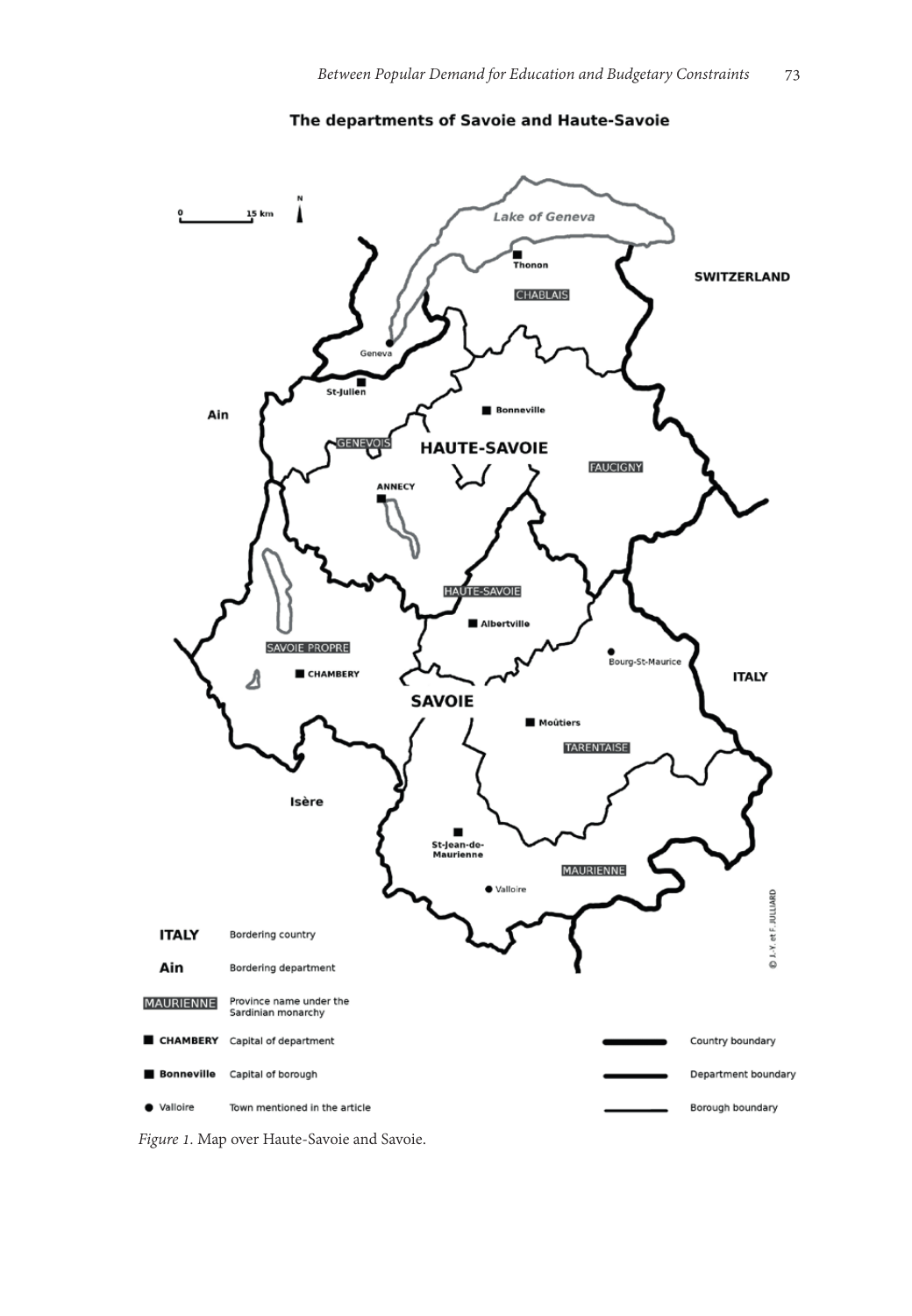study of schooling in the countryside and industrial regions.9 For mountain areas, Italian historiography, which is more developed, reveals an apparent paradox, that of a more developed schooling in the mountains than in the countryside.<sup>10</sup> In comparison, French historiography is still incomplete, studies being limited mainly to five departments: Doubs, marked by an early development of education,<sup>11</sup> Creuse, Basses-Pyrénées and Alpes-Maritimes, which are characterised by late development.<sup>12</sup> notably, for these last two departments, because of weak use of the French language, and Hautes-Alpes, more particularly the Briançonnais region.<sup>13</sup> The latter had similarities with the Italian Alps, namely the early development of literacy through the joint action of families and village schools.<sup>14</sup> This study on the Savoie department therefore fills a gap.

Regarding hamlet schools, like informal schooling, little is known about their history and their role in the schooling process in France. There is no specific study on the subject. The reason for their low visibility lies in their status, which was mostly private, as this type of school organisation often does not allow historians to have access to sources. An exception is the emblematic case of the Béates in the Haute-Loire department, these "pious girls" who, at the request of the inhabitants who supported them, taught catechism and the rudiments of reading, as well as lace-making.15

The development of primary education in Savoie has been dealt with mainly in two works: Jacques Lovie's thesis on *La Savoie dans la vie française de 1860 à 1875 (Savoie in French life from 1860 to 1875)*16 and our study on Les écoles élémentaires

- 11 Jacques Gavoille, *L' école publique dans le département du Doubs (1870–1914)* (Paris: Les Belles lettres, 1981).
- 12 Daniel Dayen, *L' enseignement primaire dans la Creuse 1833–1914* (Clermont-Ferrand: Institut d'études du Massif Central, 1984); Pierre Hourmat, *L'enseignement primaire dans les Basses-Pyrénées au temps de la Monarchie Constitutionnelle (1815–1848)* (Anglet: IPSO, 1973); Hervé Barelli, "*L'*école primaire comme instrument d*'intégration du Comté de Nice dans la France 1860– 1914*," (Thèse, Science politique, Nice, 1991).
- 13 Nadine Vivier, *Le Briançonnais rural aux XVIIIe et XIXe siècles* (Paris: L' Harmattan, 1992). Schooling has only been studied in detail in four of the nine French Alpine departments (Haute-Savoie, Savoie, Hautes-Alpes and Alpes-Maritimes).
- 14 Anne-Marie Granet-Abisset, "Entre autodidaxie et scolarisation: les Alpes briançonnaises," *Histoire de l' éducation*, no. 70 (1996), 111–41.
- <sup>15</sup> Auguste Rivet, "Des 'ministres' laïques au XIXe siècle? Les Béates de la Haute-Loire," *Revue d'his- toire de l'*Église de France, t. 64, no. 172 (1978), 27–38; Robert Lagier, "Une institution vellave: Les Béates," *Cahiers de la Haute-Loire* (1979), 131–67; Jean-François Chanet, *L' école républicaine et les petites patries*. *Enseignement primaire et sentiment d'appartenance en France sous la Troisième Ré- publique (1879–1940)*, (Thèse de doctorat, histoire, Université Paris I Panthéon-Sorbonne, vol. 1, 1994), 71–76.
- 16 Jacques Lovie, *La Savoie dans la vie française de 1860 à 1875* (Paris/Chambéry: Presses universitaires de France/Imprimeries réunies, 1963).

<sup>9</sup> Notably François Furet and Jacques Ozouf, *Lire et écrire. L' alphabétisation des Français de Calvin à Jules Ferry,* vol. 1 (Paris: Éditions de minuit, 1977); René Grevet, *École, pouvoirs et société (fin XVIIe –1815), Artois, Boulonnais/Pas-de-Calais* (Villeneuve d'Ascq: Université de Lille 3, 1991); Marc Loison, École, alphabétisation et société rurale dans la France du Nord au XIX<sup>e</sup>siècle (Paris: L'Harmat-<br>tan, 2003).

<sup>10</sup> Pier Paolo Viazzo, *Upland Communities. Environment, Population and Social Structure in the Alps since the Sixteenth Century* (Cambridge: Cambridge University Press, 1989); "Le paradoxe alpin", *L' Alpe,* no 1 (1998), 28–33; Xenio Toscani, *Scuole e alfabetismo nello Stato di Milano da Carlo Borroméo alla Revoluzione* (Brescia: La Scuola, 1993); Maurizio Piseri (a cura di), *L' alfabeto in Montagna. Scuole e alafabetismo nell' area alpina tre età moderna e XIX secolo* (Milano: Franco Angeli, 2012).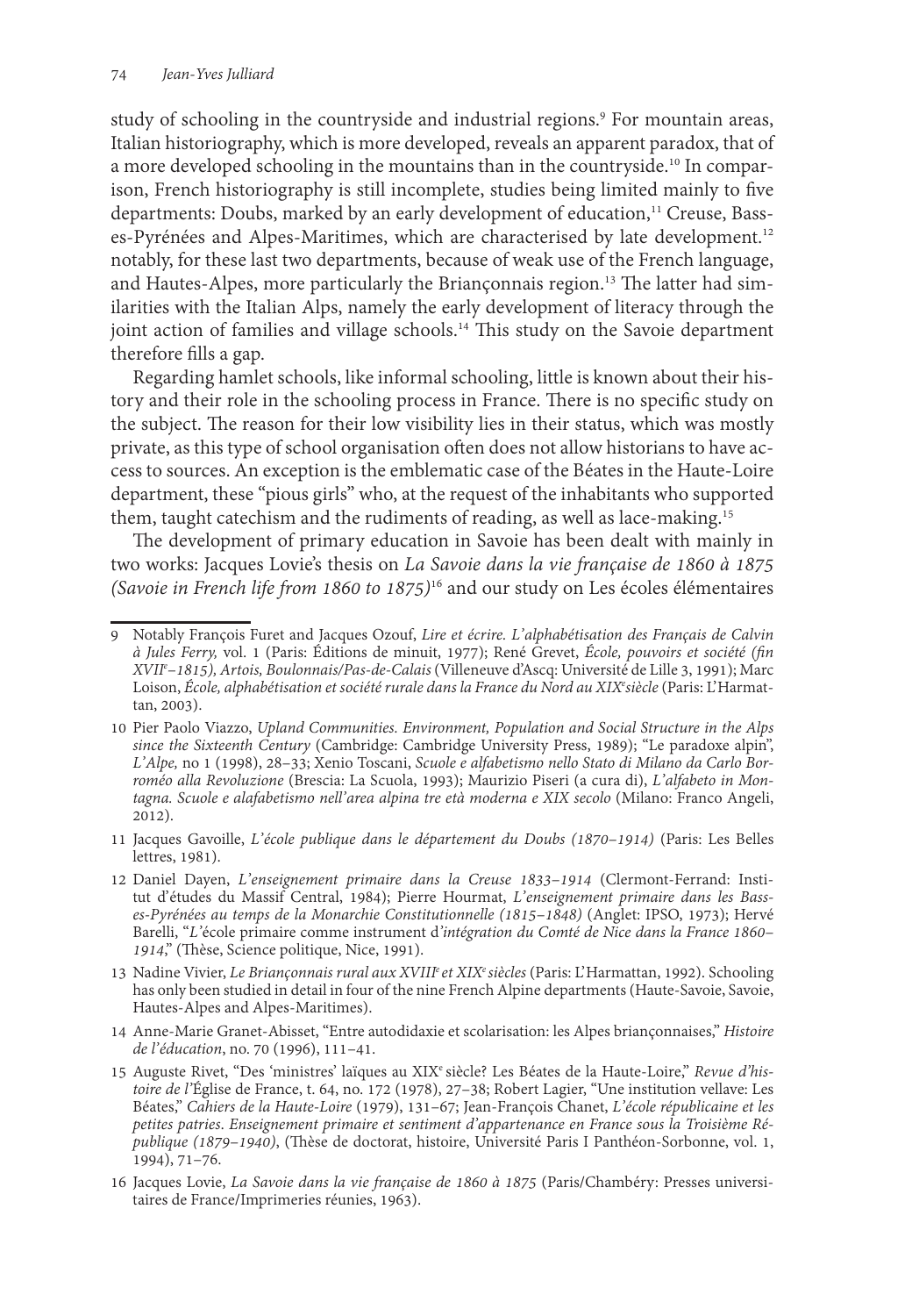en Savoie de l' Ancien Régime à la Première Guerre mondiale (*Elementary schools in Savoie from the Ancien Régime to the First World War).*17 We have recently returned to and developed the analysis of the hamlet schools in our thesis by underlining the specificity of their financing (in particular with regard to the importance of the contributions of the village populations) and of their functioning (recruitment of peasant school teachers, subjects taught, sometimes adapted to the local context).18

The historian of hamlet schools in Savoie is able to draw on relatively numerous administrative sources, whereas these are lacking for the rest of French territory. This is due to the fact that these schools were considered by the Piedmontese State, and then by the Second French Empire between 1860 and 1867, as belonging to the public sphere.19 In particular, other sources have been used such as administrative surveys of hamlet schools before 1860, censuses of elementary schools and the minutes of meetings of provincial (before 1860) or departmental (after 1860) school authorities, the archives of territorial State administrations, both general and academic), as well as the registers of the deliberations of certain mountain municipalities under the Sardinian and French regimes.

Based on these sources, studying the particular moment of the integration of the hamlet schools of Savoie into the French legislative framework and the financial choices made on that occasion, provides an opportunity to examine lesser-known aspects of the development of elementary schooling. Firstly, our study highlights the motives and the specificity of schooling in the mountains, particularly with regard to its financing methods. In the Alps, in particular, where societies have long been regarded as archaic and closed, through their practices and way of life, they have nonetheless shown an unusual openness towards the outside world.<sup>20</sup> This has been reflected in the scale of migration and the spread of a relatively high level of education, thanks to a fairly dense school network. While these characteristics have already been highlighted, French and Italian historiography have paid less attention to the differences between these mountain territories regarding education. These differences are most often related to the cost structure, i.e. the respective shares of private and public funding, and, for each of them, of the different contributors and their forms of intervention. For example, families may have contributed through donations and bequests. There may have been voluntary, annual or capitalized contributions, school fees set by municipalities, or even in-kind donations, particularly in the form of food. This case study shows how the funding structure of hamlet schools may have affected the development of schooling in Alpine territories.

<sup>17</sup> Jean-Yves Julliard, "Les écoles élémentaires en Savoie de l' Ancien Régime à la Première Guerre mondiale," *L' Histoire en Savoie*, no. 22 (2011).

<sup>18</sup> Jean-Yves Julliard, *Ecoles, pouvoirs et sociétés. Les écoles élémentaires en Savoie au XIXe siècle (1815– 1880)*, (Thèse de doctorat, histoire, Université Grenoble Alpes, 2019). In Italy, especially for the Piedmontese Alps, the issue of hamlet schools has been mainly addressed from the perspective of funding sources: Elio Reinotti, "*L' istruzione elementare in valle d'Aosta dal 1678 al 1822*" (Tesi di Laurea, Universita' degli studi di Torino, corso di laurea in pedagogia, anno academico 1973–1974); Monica Dufour, "Alfabetismo, scuole e maestri nella comunità Montana Evançon tra 1770 e 1859," in Piseri (2012), 159–81.

<sup>19</sup> After 1867, the archives of the territorial administrations of the State bear little trace of the sources of funding for primary schools.

<sup>20</sup> Anne-Marie Granet-Abisset, "'Retardation et enfermement': Érudits et historiens face aux sociétés alpines (XIXe -XXe siècles)," *Le Monde alpin et rhodanien*, no. 3 (2001), 55–76.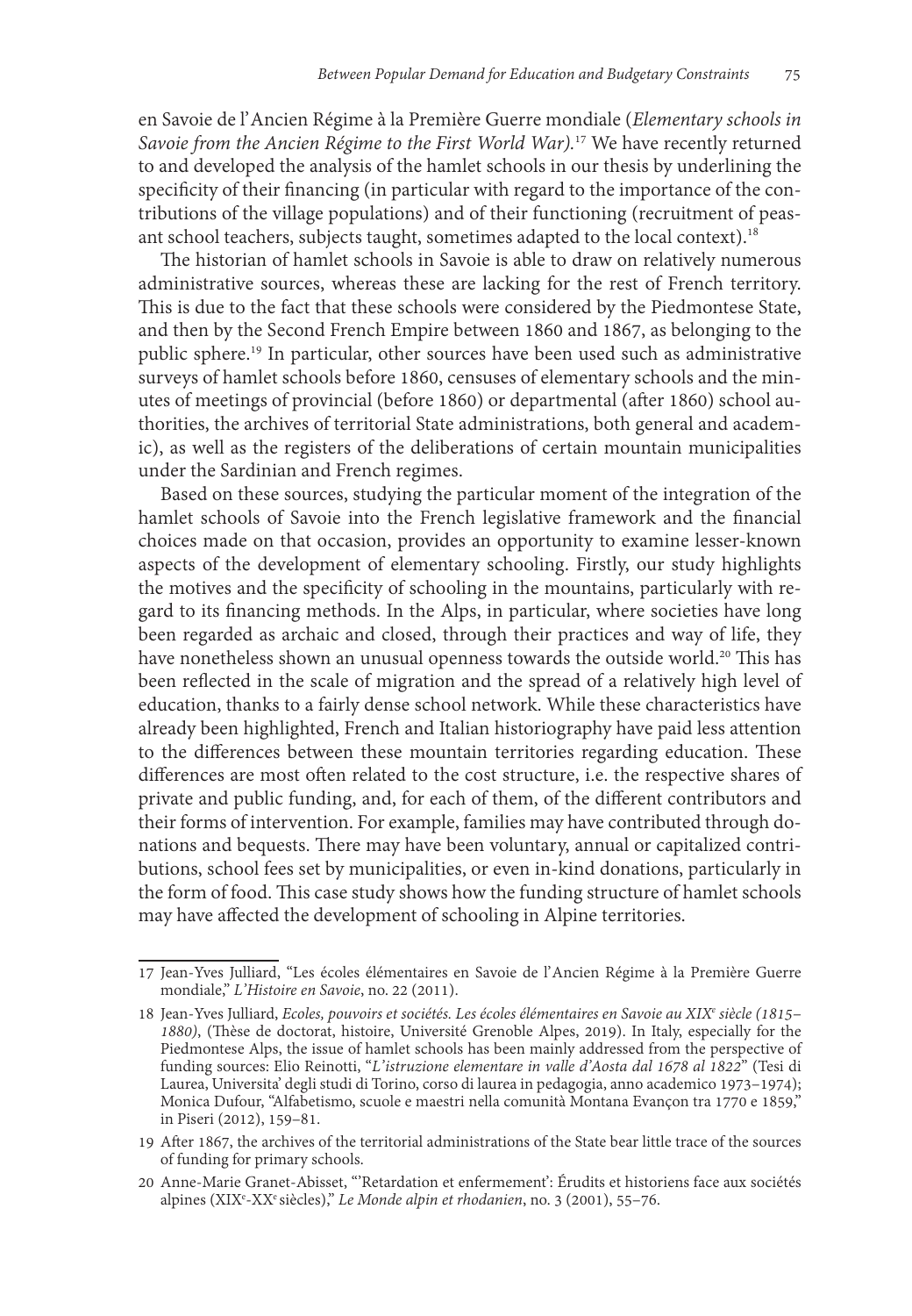Secondly, by observing the sources of funding for hamlet elementary schools, our study once again questions the concept of the social demand for education.<sup>21</sup> This paradigm, which is still under discussion,<sup>22</sup> has been renewed and deepened by the observation of educational investment, particularly that of families.<sup>23</sup> "There is no social demand for education," writes Pierre Caspard, "there is only evidence of this demand: it is advisable to identify its different forms precisely, as close as possible to what parents think, say and do."24 Seeking to evaluate "the private contribution to educational expenditure, which is often underestimated or difficult to evaluate,"25 seems to us to be one of the means of observing this demand for education, a demand which, in the example of Savoie, seems to be more "communal" than familial.

Finally, the French authorities' respect for the Savoyard forms of social demand for hamlet schools, to the point of inspiring national school legislation, bears witness to the complexity of the relations between the various actors and their reciprocal transformations in the context of the co-construction of public policies, $26$  particularly school policies, $27$  between the local and national levels. In this way, a question that is the subject of debate among economists, namely the respective effects of centralised and decentralised organisations of the education system on the growth and qualitative evolution of elementary schooling,<sup>28</sup> is taken up again with different tools (an approach conducted on a reduced spatial scale, and attentive to the complexity of local arrangements).

This article begins with a presentation of the organisation of hamlet schools and their legal foundations in the first half of the nineteenth century in Savoie, then still part of the kingdom of Piedmont-Sardinia (1815–1860), and in France, at the time of the Guizot (1833) and Falloux (1860) school laws. The legal status, in fact, determines the structure of funding. The second part of the paper analyses the ways in which they were incorporated, legally and financially, into the French school system following the Annexation of 1860. This leads to the question of re-reading the evolu-

<sup>21</sup> Furet and Ozouf, vol. 1 (1977).

<sup>22</sup> Jean-Michel Chapoulie, *L'école d'État conquiert la France. Deux siècles de politique scolaire* (Rennes, Presses universitaires de Rennes, 2010), 18.

<sup>23</sup> Pierre Caspard, "*Homo oeconomicus* et ses enfants. Raisons et modalités de l' investissement éducatif dans les milieux populaires (1700–1870)," in *Le coût des études. Modalités, acteurs et implications sociales XVIe –XXe siècle*, ed. Jean-François Condette (Rennes, Presses universitaires de Rennes, 2012), 171–87; Granet-Abisset (1996).

<sup>24</sup> Pierre Caspard, "'Tenir les maîtres en bride': Les parents, la famille et l' école. France et Suisse (1700– 1850)," in *Les personnels d'inspection. Contrôler, évaluer, conseiller les enseignants. Retour sur une histoire, France-Europe (XVIIe –XXe siècle)*, ed. Jean-François Condette (Rennes, Presses universitaires de Rennes, 2017), 250.

<sup>25</sup> Jean-François Condette, "Introduction. On ne badine pas avec l'argent de l'École. Le coût des études, nœud gordien de l' éducation?" in Condette (2012), 16.

<sup>26</sup> Lutz Raphael, "L' État dans les villages: administration et politique dans les sociétés rurales allemandes, françaises et italiennes de l' époque napoléonienne à la Deuxième Guerre mondiale," in *Histoire de l' Europe rurale contemporaine. Du village à l'*État, ed. Jean-Luc Mayaud and Lutz Raphael (Paris: A. colin, 2006), 249–81.

<sup>27</sup> Jean-Noël Luc, Jean-François Condette, Yves Verneuil, *Histoire de l' enseignement en France, XIXe – XXIe siècle* (Paris: Armand Colin, 2020), "La scolarisation au XIXe siècle: une coproduction," 20–22.

<sup>28</sup> Mark Bray, "Centralisation Versus Decentralisation in Educational Administration: Regional Issues," *Educational Policy* 5, no. 4 (1991), 371–85; Gabrielle Capelli, Michelangelo Vasta, "Can School Centralisation Foster Human Capital Accumulation? A Quasi-Experiment from Early XXth Century Italy," *The Economic History Review* 73, no. 1 (2020), 159–84.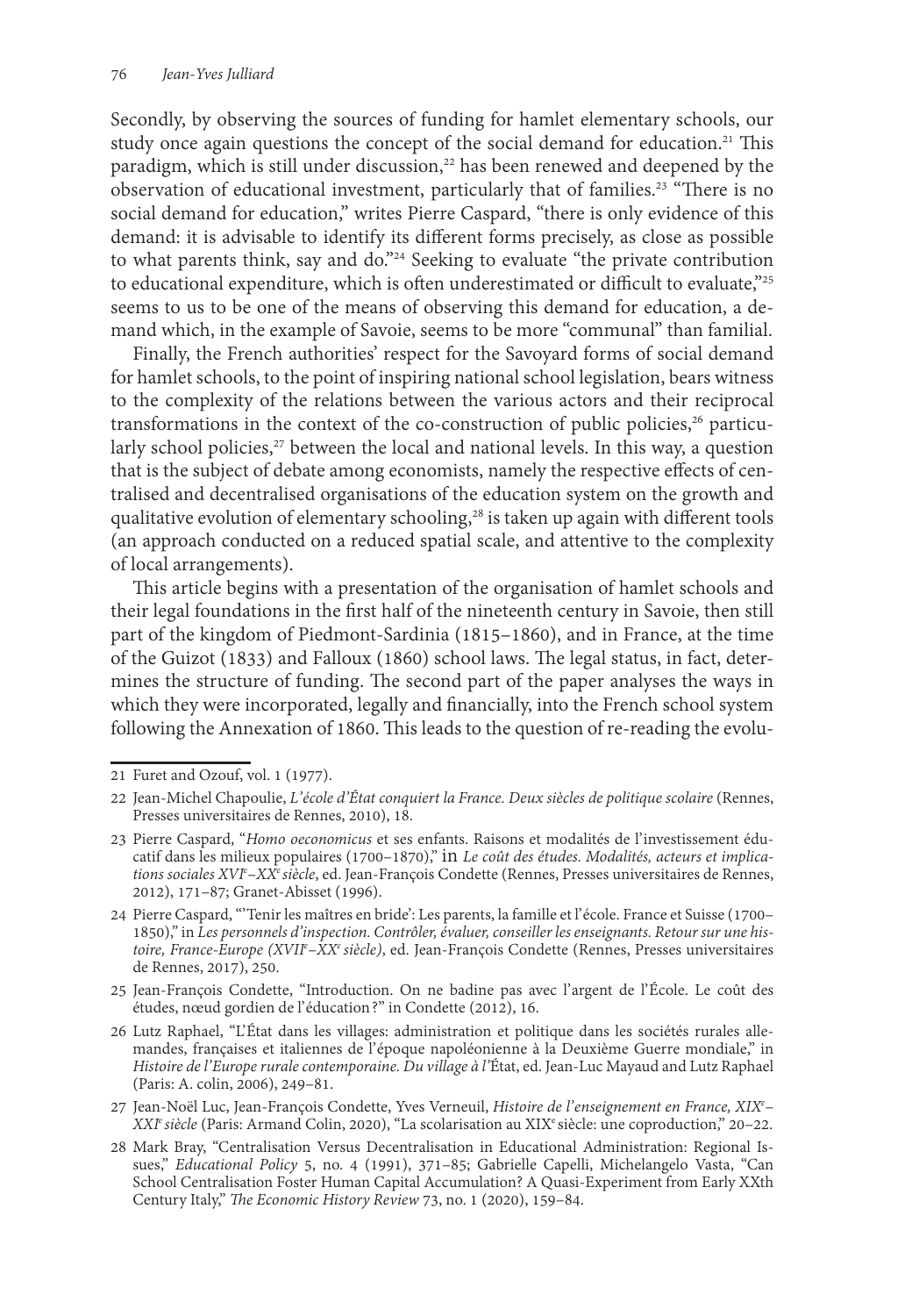tion in their numbers and that of primary education expenditure on a national scale at the end of the Second Empire.

## **Hamlet schools in Savoie and France in the mid-nineteenth century**

In France, from 1833 onwards, for economic and pedagogical reasons, i.e. to contain public expenditure and to ensure the provision of primary education by qualified teachers, the government gave priority to the development of elementary schools in the main towns. Thus, depending on the few facilities granted, hamlet schools were most often able to develop only in the form of "private" schools, in the terminology of the Guizot law of 1833, and then "free," according to the expression used by the Falloux law of 1850. Conversely, also motivated by budgetary reasons, the Kingdom of Piedmont-Sardinia had encouraged local initiatives in favour of the creation of hamlet schools. To this end, it relaxed the rules applicable to lower public elementary schools, which differed from higher public elementary schools in that they had a more limited curriculum, comparable to that of the compulsory subjects determined in France by the Falloux law.<sup>29</sup> These exemption measures supported the creation of these schools in the Piedmont and Savoie Alps in the first half of the nineteenth century. During this period, school systems were set up in France, as in the kingdom of Piedmont-Sardinia, within the framework of a decentralised organisation, delegated in the first case, devolved in the second, according to the terminology proposed by Mark Bray:<sup>30</sup> on the one hand, the State supervised the action of the local authorities, on the other, the State being virtually absent, school organisation was the result of local initiatives taken by local administrations or communities of individuals at the sub-municipal level.

# *In Savoie: Public schools*

Inherited from the end of the *Ancien Régime*, hamlet schools multiplied in the high Alpine valleys during the first half of the nineteenth century. They were the product of societies organised on the basis of a rural economy completed by the "migration industry",<sup>31</sup> as illustrated by the case of the territory of the former duchy of Savoie. Located in the south of the former duchy, the department of Savoie, with an area of over 6,000 square kilometres, is characterised by an average altitude of nearly 1,500 meters. In 1861, it had 275,000 inhabitants, partly grouped in the valleys, but mostly scattered in the mountains where they lived in many villages or hamlets. Their economic activities were however mainly based on travelling merchants and trade. In the mountains, the agro-sylvo-pastoral economy dominated, favoured by the family or else the collective exploitation of communal properties, the latter covering more than 70per cent of the territory in the upper valleys. Smallholdings were more predominant than in the lower slopes. Multi-activity was also an essential component of this rurality. This was organised in particular within the framework of migrations, mostly temporary or seasonal: in 1858, the average rate of migration compared to the population was about 10per cent for the Maurienne and Tarentaise regions. The resources which were drawn from this migration, added to those procured by the

<sup>29</sup> Section 23 of the Act distinguishes between mandatory and optional matters.

<sup>30</sup> Mark Bray (1991).

<sup>31</sup> Paul Guichonnet, *La Savoie dans le royaume de Piémont-Sardaigne* (Grenoble: Imp. Allier, 1957), 28.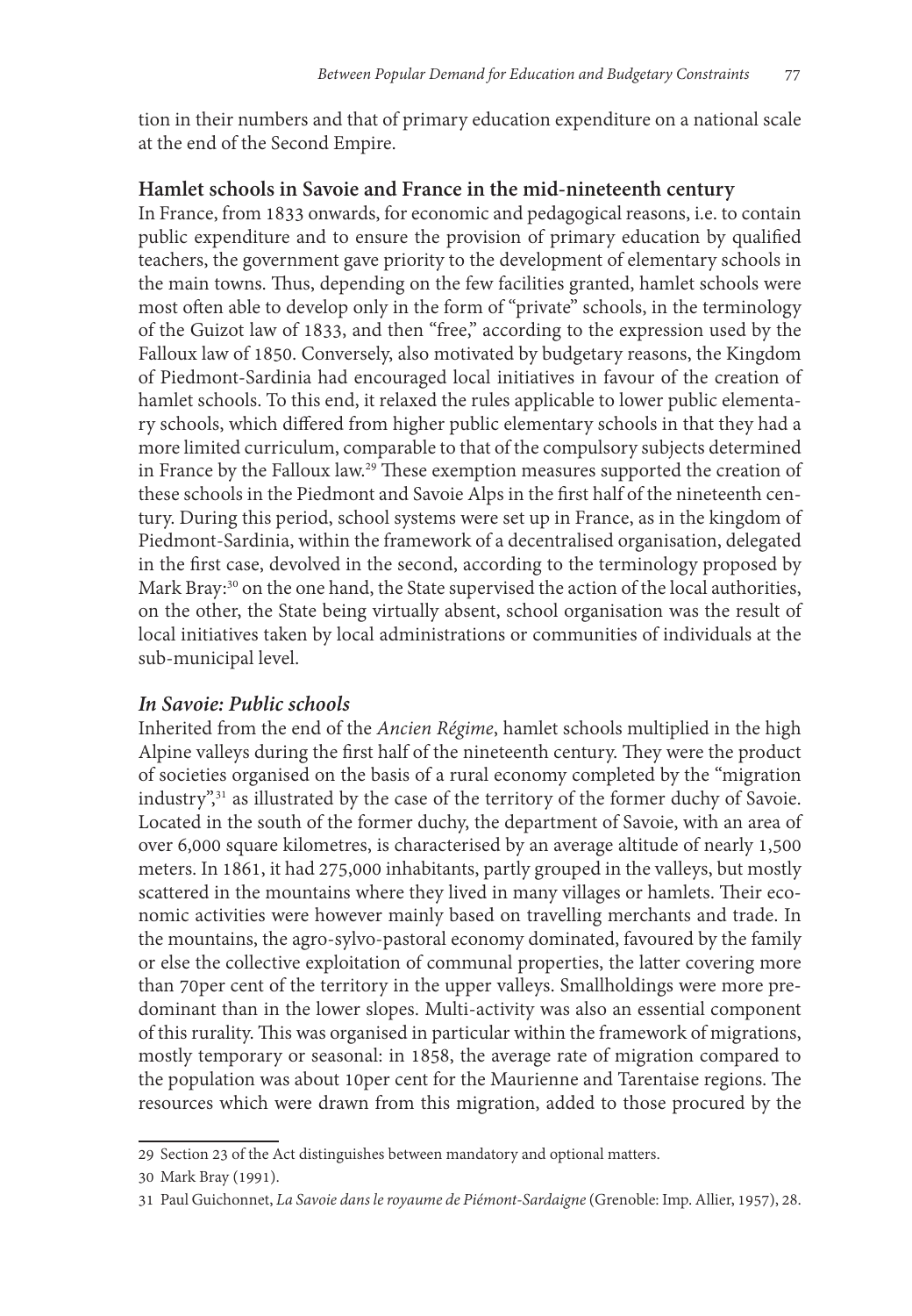trade in cattle and cheeses, were of value to the populations of the Alpine communes who could be considered as relatively well-off compared to those of the low country, although the social homogeneity was however very relative.<sup>32</sup>

The hamlet schools were born of the population's desire to compensate for the general weakness of the public school system in rural areas and the constraints represented by the terrain, climate, slopes and natural risks inherent in the combination of these elements, which made travel conditions difficult, particularly in winter. They were able to raise the necessary funding, mainly in the form of foundations or "*œuvres-pies*" (pious works), the term used at the time, or from group subscriptions. These sources of financing were essential to the schools established in the mountain communes, and particularly in the hamlets.

The foundations were the work of village notables, clergymen or expatriates who, beyond school philanthropy, showed their concern to maintain influential relations with their country of origin. Contrary to the Aosta Valley, where ecclesiastical foundations were in the majority,<sup>33</sup> in Savoie private bequests predominated. The group subscriptions for the maintenance of schools, which I call school consortiums, were established on the model of community institutions which had existed since the Middle Ages. These economic associations, or groups of consortiums, were intended to manage the collective properties of a group of families (notably woods, mountain pastures, irrigation systems).<sup>34</sup> The school consortiums were numerous in Tarentaise, and were made up of the residents of the hamlets alone, but also sometimes in association with the expatriate "villagers." In Bourg-Saint-Maurice, in the hamlet of Villaret-sur-la-Rosière, the farmers joined forces in 1807 to recruit a schoolmaster. The capital collected from subscribed sums of between 36 and 120 francs, amounted to 1,044 francs, providing an annual revenue of 52 francs,<sup>35</sup> i.e. 80 per cent of the sum that the sale of a cow would fetch.

Donations and bequests, of which mountain schools were the main beneficiaries,<sup>36</sup> represented a significant proportion of the funds contributing to the remuneration of public school teachers in the Savoie departments at the time of the Annexation: about 25 per cent in Haute-Savoie and 22 per cent in Savoie.37 Nowhere else in France were the proceeds of school donations and bequests so generous: nearly 75,000 and 74,000 francs respectively in 1878.38 This method of financing**,** often supplemented by modest communal subsidies, made it possible to make hamlet schools

<sup>32</sup> Laurence Fontaine, *Pouvoir, identités et migrations dans les hautes vallées des Alpes occidentales (XVIIe –XVIIIe siècle)* (Grenoble: Presses universitaires de Grenoble, 2003).

<sup>33</sup> Reinotti (1973–1974).

<sup>34</sup> Fabrice Mouthon, "La naissance des communs. Eaux, forêts, alpages dans les montagnes de Savoie (XIIe –XVIe siècles)," *L' Histoire en Savoie*, no. 30 (2016).

<sup>35</sup> Archives départementales de la Savoie [now ADS], 4 O 20.

<sup>36</sup> Donations and legacies contributed to the financing of about 56% of the public schools in Maurienne in 1858, compared to only 26% in Savoie-Propre (ADS, Tac 19: Notizie statistiche intorno alle scuole publiques élémentaires de garçons—de filles—esistenti nella provincia di Maurienne—di Savoie-Propre, anno scholastico 1858–1859).

<sup>37</sup> *Haute-Savoie. Conseil général du département*, rapport du préfet et procès-verbal des séances [now CGHS], 1861, 109–11; *Savoie. Conseil général du département*, rapport du préfet et procès-verbal des séances [now CGS], 1863, 125.

<sup>38</sup> "Dons et legs," in Ferdinand Buisson (ed.), *Dictionnaire de pédagogie et d'instruction primaire,* Part 1, vol. 1 (Paris: Hachette & Cie, 1887), 729.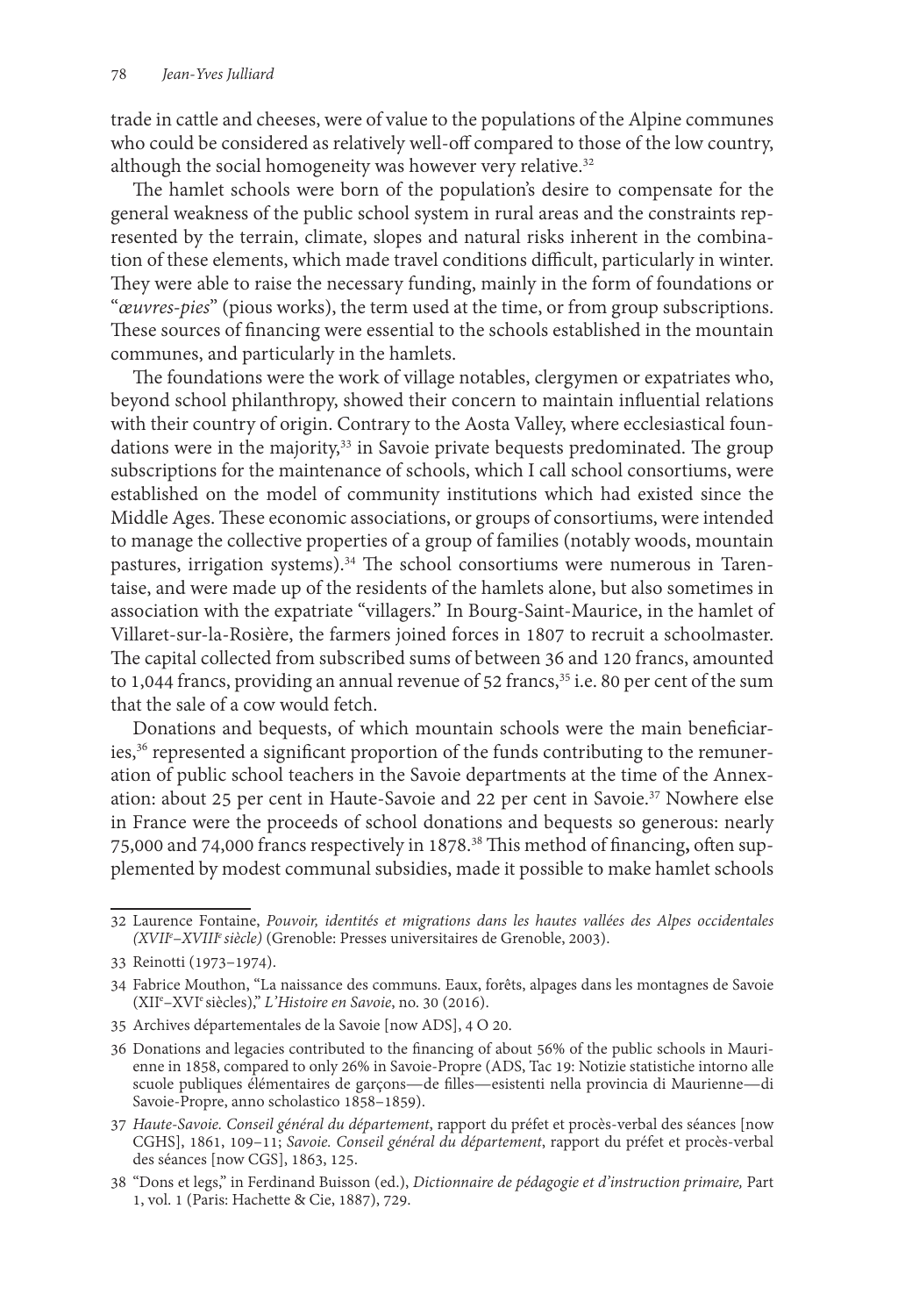virtually free of charge (79 per cent of all pupils in mountain districts in 1871).<sup>39</sup> However, regardless of the way they were financed, whether partially public or totally private, including through school fees alone, hamlet schools had been considered by the Sardinian state to be public schools. This rule was due to the fact that the foundations, to which all private school financing was assimilated, existed under the control of the State through the Senate of Savoie.

This financial system was able to thrive because of the small amount of money spent on education, seeing the primacy given to seasonal winter education (three to five months). The scattered nature of the hamlets explains the scattered nature of the school settlements. At their peak in the middle of the century, the hamlet schools constituted a significant part of the school system. In 1845, in Tarentaise, they represented 70 per cent of the existing public elementary schools. Ten years later, the proportion was 55 per cent, 48 per cent in Maurienne and 43 per cent in the province of Haute-Savoie, centred on Albertville. Most of these schools were single sex before 1860, and pupils were admitted from the age of six to about eighteen; thus those over thirteen, the age limit set by the  $1853-1855$  regulations,<sup>40</sup> could account for up to 30per cent of the pupils, compared with 25 per cent in the communal schools of the rural lowlands. The teachers, most of whom were unlicensed, were peasants from the village community who had done this job for a few years. The income they earned was modest, often between ten and twenty Piedmont pounds per month, an amount that was reduced by almost half for the female teachers; remuneration in kind or as a supplement was rare. Before 1850, as in all rural schools, in addition to religious instruction, the teaching provided included reading and, secondarily, writing and arithmetic. In the following decade, the teaching of the latter two subjects was almost universal. In the small number of hamlet schools run by licensed teachers, the education provided was similar to that of the rural schools of the low country, with the learning of the French language through the study of grammar and written exercises being frequently practised. These programmes corresponded successively to those prescribed for the lower elementary schools by the regulations of 1822 and 1853– 1855. The scope of this teaching was, however, most often limited by the mediocrity of the premises and the poor school materials.

These hamlet schools were the result of local initiatives and were favoured by the Sardinian monarchy as part of its territorial policy. As early as the 1840s, it agreed to suspend the application of the rules for the benefit of communes in mountainous areas with a low financial capacity. The scope of this dispensation was further extended by the 1853–1855 regulation: in communes where the teacher's salary was less than 300 pounds, the school administration was allowed to authorise persons without regular certificates or those who had not passed a special examination to teach. In the mountains, the same communes could also organise temporary schools, limited to the winter season, and the "Alpine communes" could modify the day's timetable, even reducing it to a two-and-a-half-hour lesson. Although these regulations only took into consideration the communal level, they favoured the opening of public schools in the hamlets at lower cost. From 1856 onwards, the Sardinian administra-

<sup>39</sup> CGS, 1872, 148–49.

<sup>40</sup> Regulation of 23 August 1853 published in Savoy by the decree of 11 November 1855, articles 41 and 42 (*Recueil des actes du gouvernement de sa majesté, le roi de Sardaigne*, 1855).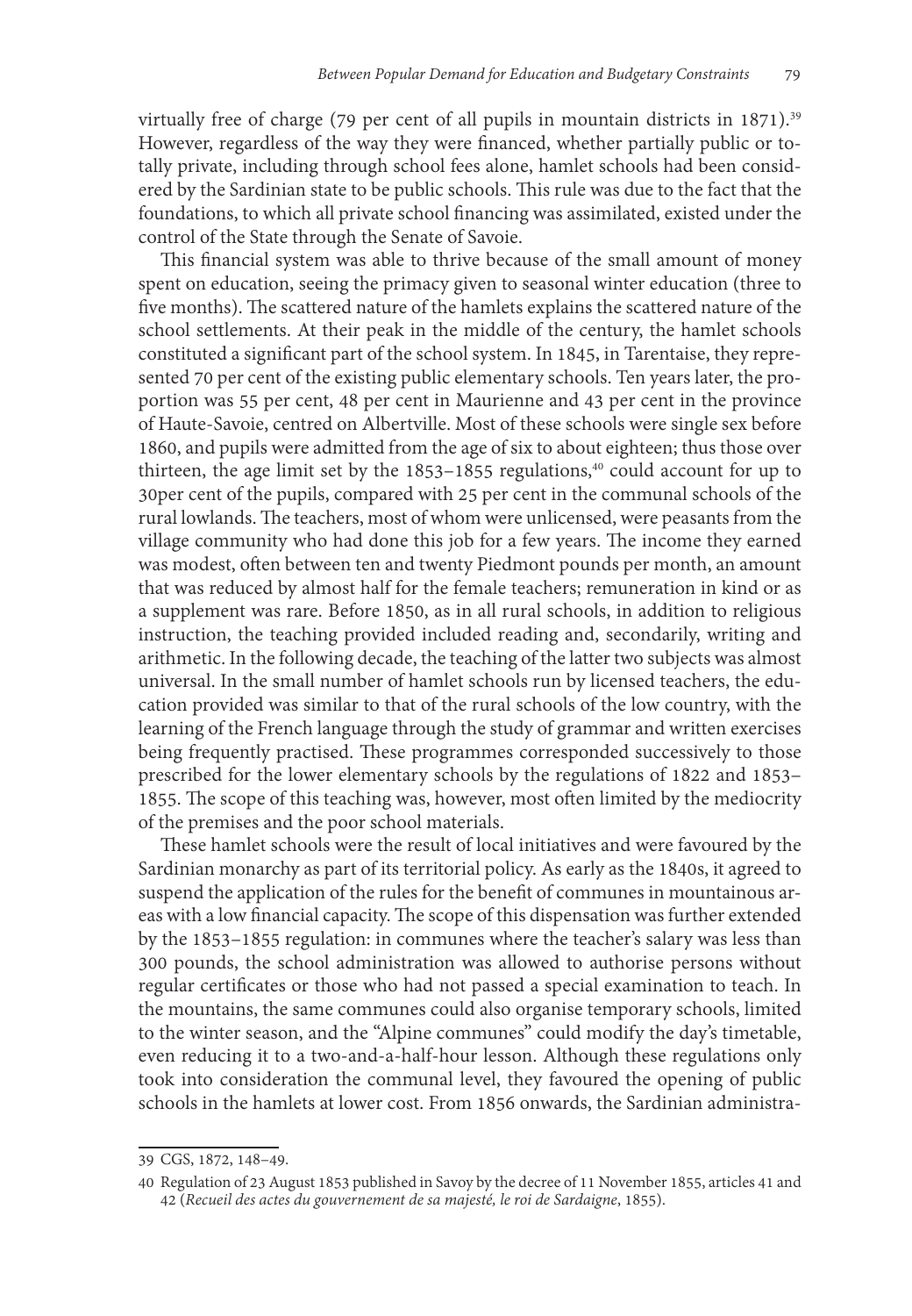tion counted the hamlet schools under the name of "*scuole delle borgate*" in order to know the distribution of lower elementary schools according to the type of locality.<sup>41</sup> France made a different choice.

## *In France: Private schools*

Since the Revolution, the State sought to promote the spread of primary education. However, in the first half of the nineteenth century, the weak financial capacity of the communes with regard to the standards imposed on them concerning on the one hand, firstly the salary of the communal teachers (minimum annual 200 francs supplemented by the product of the school fee as from 1833, then 600 francs since 1851) and secondly the school and housing premises and on the other hand<sup>42</sup> the State's wish to limit its financial interventions on a subsidiary basis like those of the communes and the departments led it to prefer the creation of primary education establishments in the communal chief towns. Not only did this encourage communes to join with others in maintaining these schools,<sup>43</sup> but it only authorised them to finance schools in hamlets when they were able to ensure the functioning of at least one boys' school and one girls' school.44 Also, within the framework of the freedom of primary education, most of the hamlet schools were opened as free establishments, financed by private funds and run by qualified teachers declared to the administrative authorities,<sup>45</sup> though sometimes they were clandestine "establishments." At the end of the Revolution, these school openings were part of a defensive attitude by rural communities against administrative centralisation;<sup>46</sup> they were also the very expression of the social organisation of these communities, inherited from the *Ancien Régime.*47 While the State intended to develop primary education by ensuring the quality of the recruitment of public teachers by controlling their aptitude to teach and offering a guaranteed remuneration that was relatively high in relation to the income derived from agriculture, on the contrary,<sup>48</sup> families expected education to be provided as close as possible to where they lived and at the least cost. In order to

<sup>41</sup> ADS, 11 FS 58: Circolare, ministero delle public istruzione, scuole elementari nelle borgate, 14 December 1855.

<sup>42</sup> Articles 13 of the law of 28 June 1833 and 40 of the law of 15 March 1850.

<sup>43</sup> Articles 15 of the Order of 29 February 1816, 9 of the Act of 28 June 1833 and 36 of the Act of 15 March 1850.

<sup>44</sup> Instruction ministérielle relative aux obligations imposées aux communes en ce qui concerne l' instruction primaire, 27 avril 1834 (Gréard, vol. 2, 1891), 128–40.

<sup>45</sup> Articles 3 and 4 of the law of 28 June 1833 and 25 and 27 of the law of 15 March 1850.

<sup>46</sup> Furet and Ozouf, t. 1 (1977), 111; Côme Simien, "Entre centralisation et décentralisation des ques-<br>tions scolaires: relire l'échec de l'école de la République (1789-1802)," in Centralisation et fédéralisme. Les modèles et leur circulation dans l'espace européen francophone, germanophone et italo-<br>phone, ed. Michel Biard, Jean-Numa Ducange, and Jean-Yves Frétigné (Mont-Saint-Aignan: Presses universitaires de Rouen et du Havre, 2018), 17.

<sup>47</sup> Furet and Ozouf, t. 1 (1977), 112; Côme Simien, "Culture des humbles et culture de l' écrit. De quelle intermédiation(s) culturelle(s) les maîtres d' école villageois du siècle des Lumières furent-ils les agents?" (*La Révolution française, no. 18, 2020*), https://doi.org/10.4000/lrf.4161 (accessed 23 August 2021).

<sup>48</sup> Around 1870, in Haute-Savoie, the annual income from an average farm was 100 to 140 francs per person, with five people per family; the best paid farm worker, the master-valet, received 150 to 250 francs (Lovie (1963), 285, 288).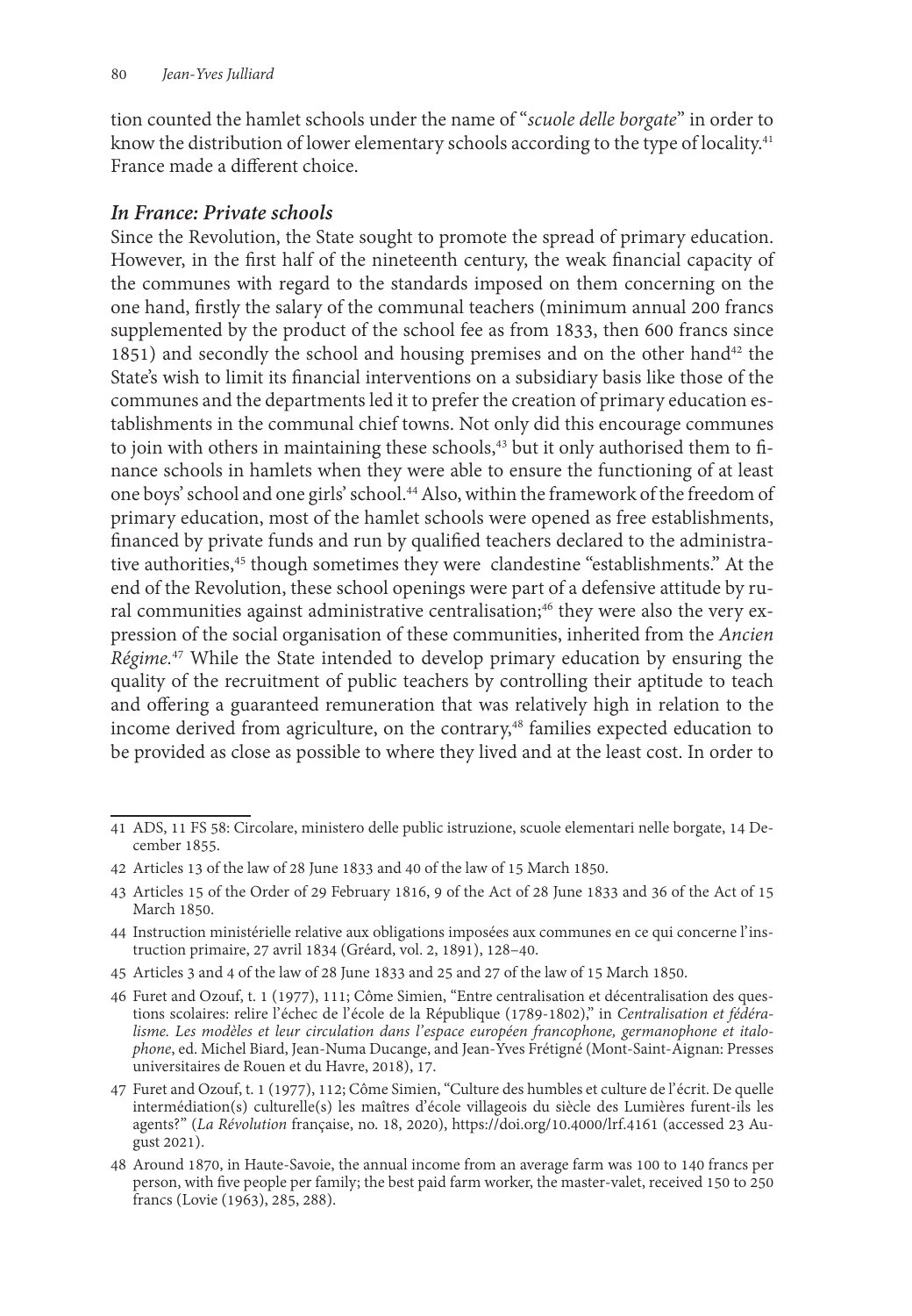provide education to as many people as possible, the State was nevertheless forced to reduce its requirements.

However, adapting the regulations allowed the multiplication of hamlet schools in areas of scattered settlement and relative poverty. Under the July Monarchy, travelling teachers were authorised to bring children from several families together in the same house. They were assimilated to free teachers and were placed under the control of the rectors (head of the local education authority, the *académie)*. 49 Moreover, the rule applicable to public schools was relaxed for mountain areas. The obligation of communal financing remained, but, in the absence of a qualified teacher, and subject to the presentation of a certificate of good character, the educational administration authorised the rectors to "entrust primary education to a temporary delegate".<sup>50</sup> The application of these provisions, which were similar to those relating to the "ambulatory" minor schools organised in Scandinavian countries,<sup>51</sup> are known to us in particular regarding the former province of Dauphiné, in the territory of Briançonnais: in 1844, this arrondissement of the department of Hautes-Alpes had a dozen public hamlet schools for 148 private<sup>52</sup> schools. In the hamlets of the department of Haute-Loire, numerous "private" schools run by the Béates <sup>53</sup>continued to exist outside this regulatory framework.

The figures in the *Statistique de l' instruction primaire en 1863*, (*Statistics of Primary Education for the year 1863)*, which only counted public hamlet schools for boys or mixed establishments, reflect the specific role of these schools in the schooling of the Savoyard population: the 284 schools counted in the department represent 36 per cent of the 788 that were counted nationwide. The departments of Vosges (117), Hautes-Alpes (82) and Cantal (61) follow.54 Aveyron, Lozère and Haute-Loire did not have any of these public establishments, the hamlets being provided only with free schools.<sup>55</sup>

Based on different legal principles, which were however subject to similar regulatory adaptations, these decentralized school organisations produced the same effect in the French and the Piedmontese Alps, namely mass elementary schooling. In the Savoyard Alps, on the eve of the Annexation, school enrolment rates for six- to fifteen-year-olds reached 81 per cent in Maurienne and 92 per cent in Tarentaise. In

<sup>49</sup> Avis du conseil royal de l' instruction publique du 26 février 1836 relatif aux formalités imposées aux instituteurs ambulants (Gréard (1891), 223–224.

<sup>50</sup> Arrêté du conseil royal de l' Instruction publique du 26 août 1836 relatif aux instituteurs primaires ambulants dans l' académie de Grenoble (Gréard (1891), 273–74).

<sup>51</sup> Johannes Westberg, "Were There National School Systems in the Nineteenth Century? The Construction of a Regionalised Primary School System in Sweden," *History of Education* (accepted for publication); Sofia Kotilainen, "From Religious Instruction to School Education: Elementary Education and the Significance of Ambulatory Schools in rural Finland at the End of the Nineteenth Century," in *Education, State and Citizenship*, ed. Mette Buchardt, Pirjo Markkola, and Heli Valtonen (Helsink: Nordic Centre of Excellence NordWel, 2013), 114–37. This material was kindly provided to me by Johannes Westberg.

<sup>52</sup> Vivier (1992), 137–38.

<sup>53</sup> Conseil général de la Haute-Loire, rapport du préfet et annexes, session 1855, 172. These schools are not counted among the free schools.

<sup>54</sup> *Statistique de l' instruction primaire en 1863. Situation au 1erjanvier 1864*, Paris, Imprimerie impéri- ale, 1865, table no. 2, 7–8.

<sup>55</sup> État de l*' instruction primaire en 1864 d'après les rapports officiels des inspecteurs d'académie*, Paris, Imprimerie impériale, t. 2, 1866—reports for Lozère (65–78) and Aveyron (909–916).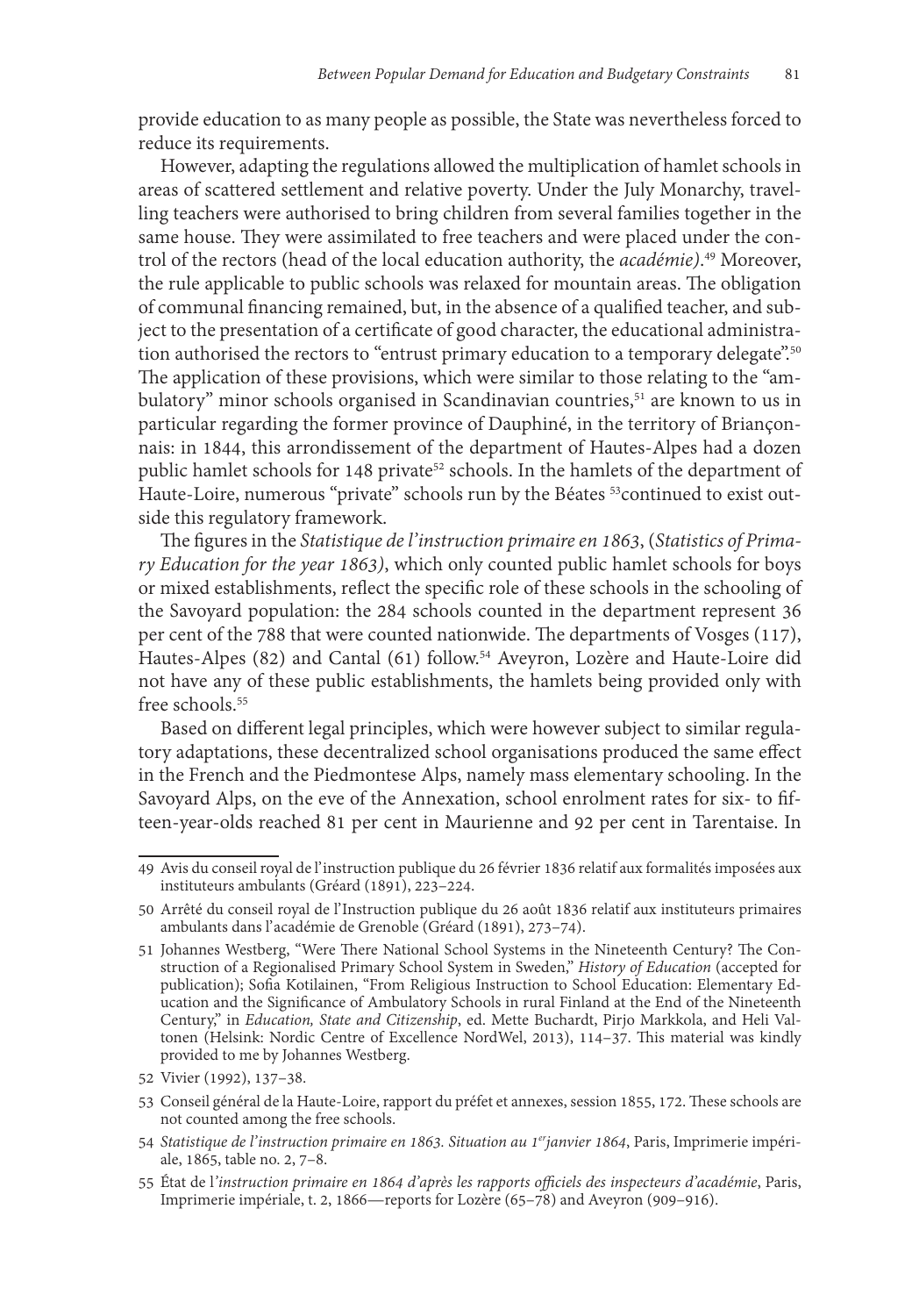the Piedmontese provinces of Susa, Pignerol and Aosta, these rates ranged from 63 per cent to 88 per cent.<sup>56</sup> In 1833, in the French Alps, in the Briançonnais, the schooling rates in relation to the total population already reached 16 to 18 per cent, i.e. values equivalent to those of the mountainous provinces of southern Savoie.<sup>57</sup>

Considered by the Sardinian monarchy as public establishments, the hamlet schools did not match the characteristics of those in France. How could they be integrated into the French school system after the Annexation of 1860? The place left to the communes in the management of the primary school, the importance given to the local recruitment of teachers, as well as the dissemination of the hamlet schools constituted the main criteria of distinction between the "Savoyard" and the French school systems. Thus, the challenge for the new government lay in the reorganisation of the school network. As far as hamlet schools were concerned, the question of their status led to the question of their financing.

### **The integration of Savoyard hamlet schools into the French school system**

The conditions for the integration of hamlet schools into the French school system were not the same in the two Savoie departments. Haute-Savoie had four times fewer hamlet schools than Savoie (93 and around 365 respectively). Moreover, in the former, they were mostly permanent, whereas in the latter, they were mostly temporary. The former accounted for 6 per cent of public school enrolments, while the latter accounted for about 40 per cent. Thus, although they were easily integrated into the school system in Haute-Savoie, their number and operation raised legal and budgetary questions in Savoie. In the space of four years, three regulations were applied to them, before the law of 1867 legalised a third of them for the whole of France. In all cases, the new authorities intended to facilitate schooling for as many people as possible while containing public expenditure.

### *The State, between the wish to assimilate and temperament (1860–1867)*

At the time of the Annexation, the French government was aware of the impossibility of abolishing the hamlet schools in Savoie. It adopted the arguments developed by the populations and their elected representatives: their existence was justified by the topography and the communication difficulties that this created, particularly in winter. But the authorities did not intend to consider them as public schools. Recognising them as such when the municipalities in which they were located did not have the financial resources required to meet the standards set by the law would expose the State to having to bear the corresponding costs from its budget. Therefore, strictly applying the law, the imperial administration, intended to leave these schools to their own devices by assimilating them to free schools, financed exclusively by foundations or subscriptions. However, the radicalism of bringing them into immediate conformity with French legislation had to be tempered very quickly in the face of the multitude of complaints. In his circular of 20 November 1860, the prefect changed his mind and informed the mayors that the communes could continue to subsidise the hamlet schools, the teachers being proposed by the munici-

<sup>56</sup> Ministero dell' istruzione publica, *Notizie statistiche dell' istruzione elementare del regno per l' anno scolastico 1856–1857*, Torino, Stamperia reale, 1858.

<sup>57</sup> Vivier (1992), 139.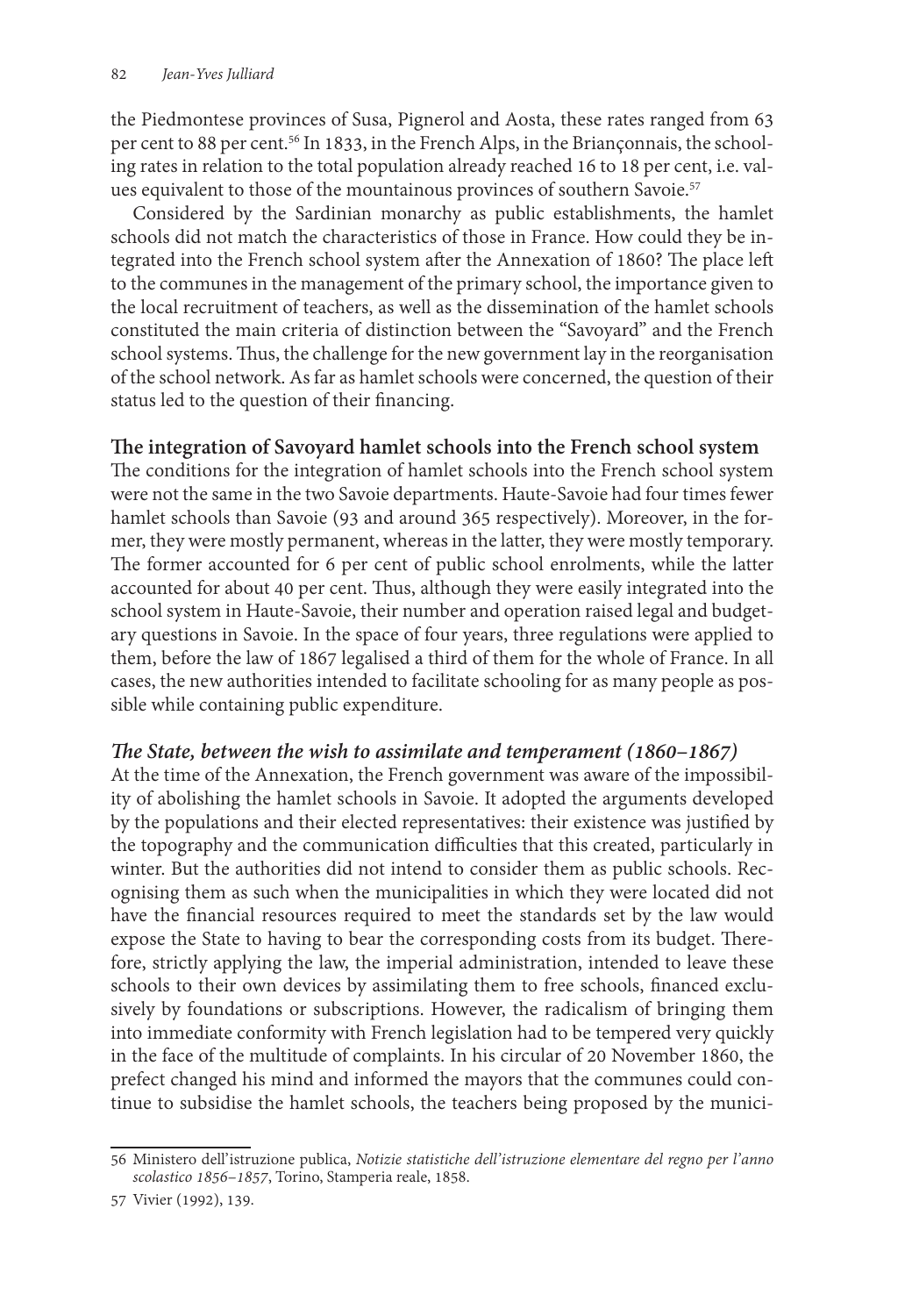pal councils and authorised by him.58 With this prescription, the prefect of Savoie was adapting French legislation which, since 1850, had authorised private schools to receive subsidies from the communes, and even concessions of buildings, without losing their character as free schools.<sup>59</sup> Thus, in a prefectural circular, the administration established a hybrid "status" for schools that were both free and public, in which school fees could be collected.

By monitoring the regularity of municipal subsidies paid to free schools for the remuneration of male and female teachers, the government sought to combat the traditional personal relations between elected officials and teachers. In addition, it rejected requests to create schools that it deemed inappropriate, while working to regularise those that were deemed useful. To this end, the government decided in 1862 to help many of them. An extraordinary credit of 10,000 francs was allocated in each of the Savoie departments. In Savoie, about a hundred establishments benefited from this. Never before had so many hamlet schools been subsidised in the former Duchy.

| <b>Boroughs</b>      | 1863 | 1864 | 1867 | 1879           |                |       |       |
|----------------------|------|------|------|----------------|----------------|-------|-------|
|                      |      |      |      | boys           | girls          | mixed | total |
| Chambéry             | 19   | 10   | 16   | $\overline{4}$ | $\overline{4}$ | 14    | 22    |
| Albertville          | 64   | 63   | 56   | 10             | 10             | 43    | 63    |
| St Jean de Maurienne | 104  | 97   | 106  | 10             | 9              | 94    | 113   |
| Moûtiers             | 169  | 146  | 128  | 26             | 26             | 92    | 144   |
| Total                | 356  | 316  | 306  | 50             | 49             | 243   | 342   |

*Table 1***.** Hamlet public schools in the arrondissements of the department of Savoie between 1863 and 1879.

*Sources:* CGS, 1865, 101; ADS, Tac20, status of primary schools, 1863; 5T4, status of hamlet schools maintained or to be created by virtue of ministerial approval, 1868; Tac2, register of deliberations of the departmental council of public instruction, 29 December 1879.

As a result of a benevolent policy towards subsidised free schools, in 1863 there were almost as many hamlet schools as at the time of the Annexation (see Table 1). The rules that were applied to them and the financial assistance provided confirmed the existence of these schools and recognised their contribution to schooling. However, this was at the cost of devitalising the communal schools, which the administration considered to be superior in terms of their organisation and the education provided. Since this situation ran counter to its strategy, it sought to reduce the number of these schools by organising them into a network within the municipality.

### *The desire to assimilate: the prefectural decree of 8 July, 1864*

Following the report of the inspector of the Chambéry academy, adopted by the academic council at its meeting of 1 December 1863, the prefect of Savoie, by order of 8 July 1864, reorganised the hamlet schools and the temporary girls' schools in the chief towns, which were henceforth considered as public schools. In order to contain

<sup>58</sup> Recueil des actes administratifs [now RAA], prefecture of Savoie, no. 35, 1860.

<sup>59</sup> Article 36, paragraph 4 of the law of 15 March 1850.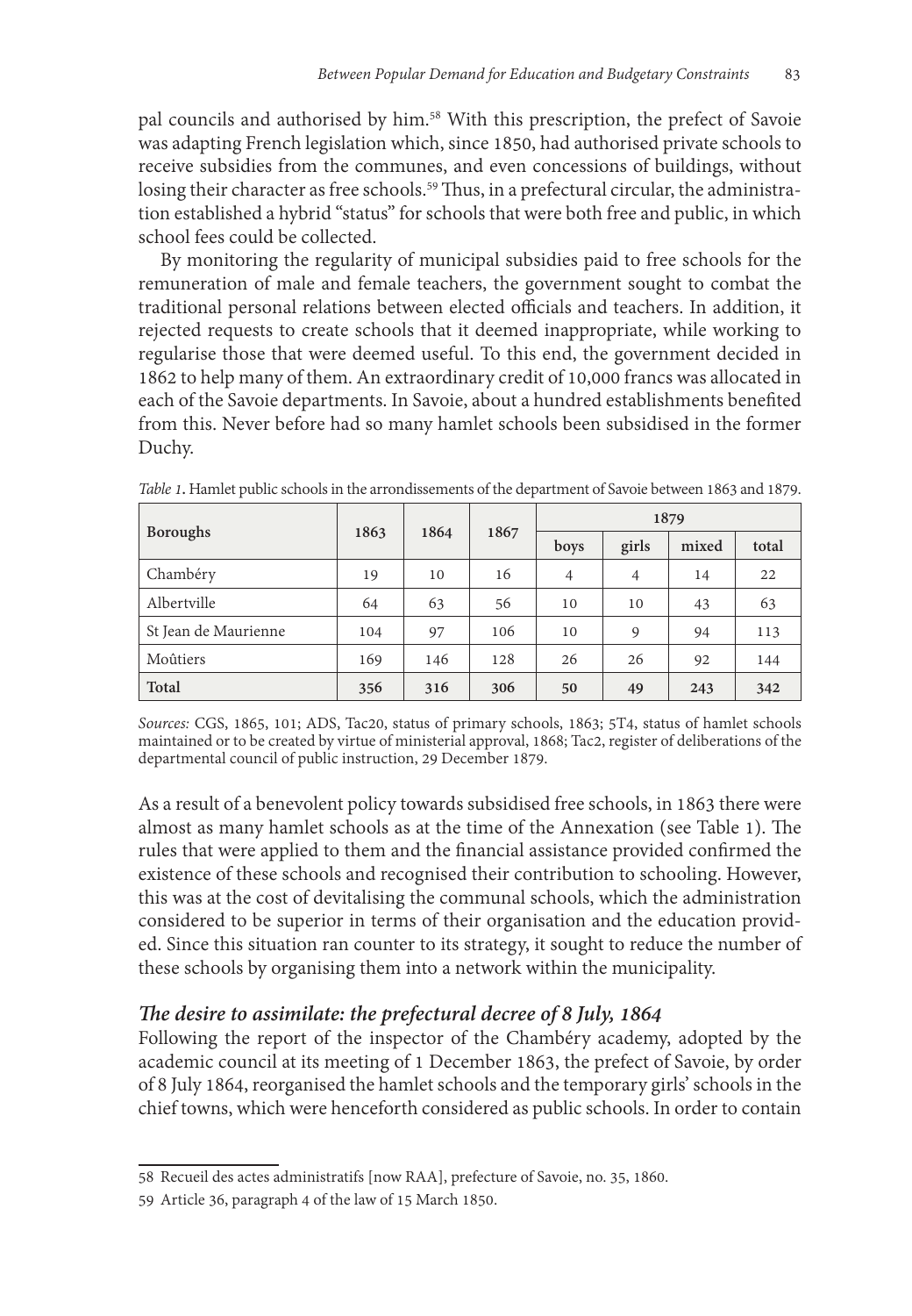the resulting expenses, they were subject to lower organisational and financial standards than the chief town schools.

From 1 October 1864, hamlet schools that could not be opened as free schools were considered as annexes to the schools in the main towns. They could only be reconstituted or created by decision of the departmental council of public education, a body bringing together representatives of the school administration, local elected representatives and the clergy. The decision had to be taken at the request of the communal administrators and after an administrative inquiry. This investigation had to ensure that the school was necessary in view of the school-age population, the distance of the hamlet from the main town, any communication difficulties and any other reason of public interest. The teachers were considered as the assistants—but not the subordinates—of the principal teacher in the chief town. The latter appointed them after they had been proposed by the academy inspector and approved by the prefect. They had to hold a certificate of competence or the Sardinian "*patente*" or, as was the case on the eve of the Annexation, a special diploma, the certificate of aptitude for teaching in hamlet schools. The schools were open for four months, from 1 December to 31 March. For this school time, the teachers were paid 150 francs, i.e. 37.50 francs per month, financed by the income from the foundations which had to be paid into the municipal fund as well as by the school fees according to the rates fixed in the communal schools if necessary, and also ultimately by a municipal subsidy. Finally, the hamlets had to be able to provide suitable premises for the classroom as well as for the teacher's accommodation.<sup>60</sup> Thus, the hamlet schools were linked to the communal schools in the chief towns, not so much by their teachers as by their funding. This is evidenced by the authorities' plan to encourage pupils from the hamlets to attend the schools in the chief towns and thus to attach the related funding foundations to the communal schools, a recommendation that often contradicted that of the legacies that had established the foundations. In order to facilitate the attendance at the communal schools, the pupils of the hamlets who were admitted free of charge as well as those subscribing to the school fee, had the right to attend the communal schools during the time when the temporary schools were closed.

This regulation confirmed the authorities' desire to "communalise" the school territory. But the questioning of the traditional functioning of these schools provoked strong reactions. Invited to formalise their requests to open hamlet schools as early as September 1864, many municipal councils were slow to deliberate or expressed their disapproval of the planned reorganisation; for their part, male and female teachers refused to provide the information requested by the administration. By the following October, only 160 of the 428 subsidised free schools in 1863 had provided regularly for the salaries of their teachers.<sup>61</sup> In view of the importance of "private" contributions to the financing of these public schools (about two-thirds), the Tarentaise region was the area where there was the strongest resistance: eight out of ten communes did not obey. Thus, in its meeting of 25 November 1864, the departmental council of public education gave them formal notice to comply with the regulations within a year.

<sup>60</sup> RAA, no. 20, 1862, prefectural order of 8 July 1864, 161–65.

<sup>61</sup> ADS, Tac 1: délibération du Conseil départemental de l' instruction publique [now CDIP], 25 November 1864.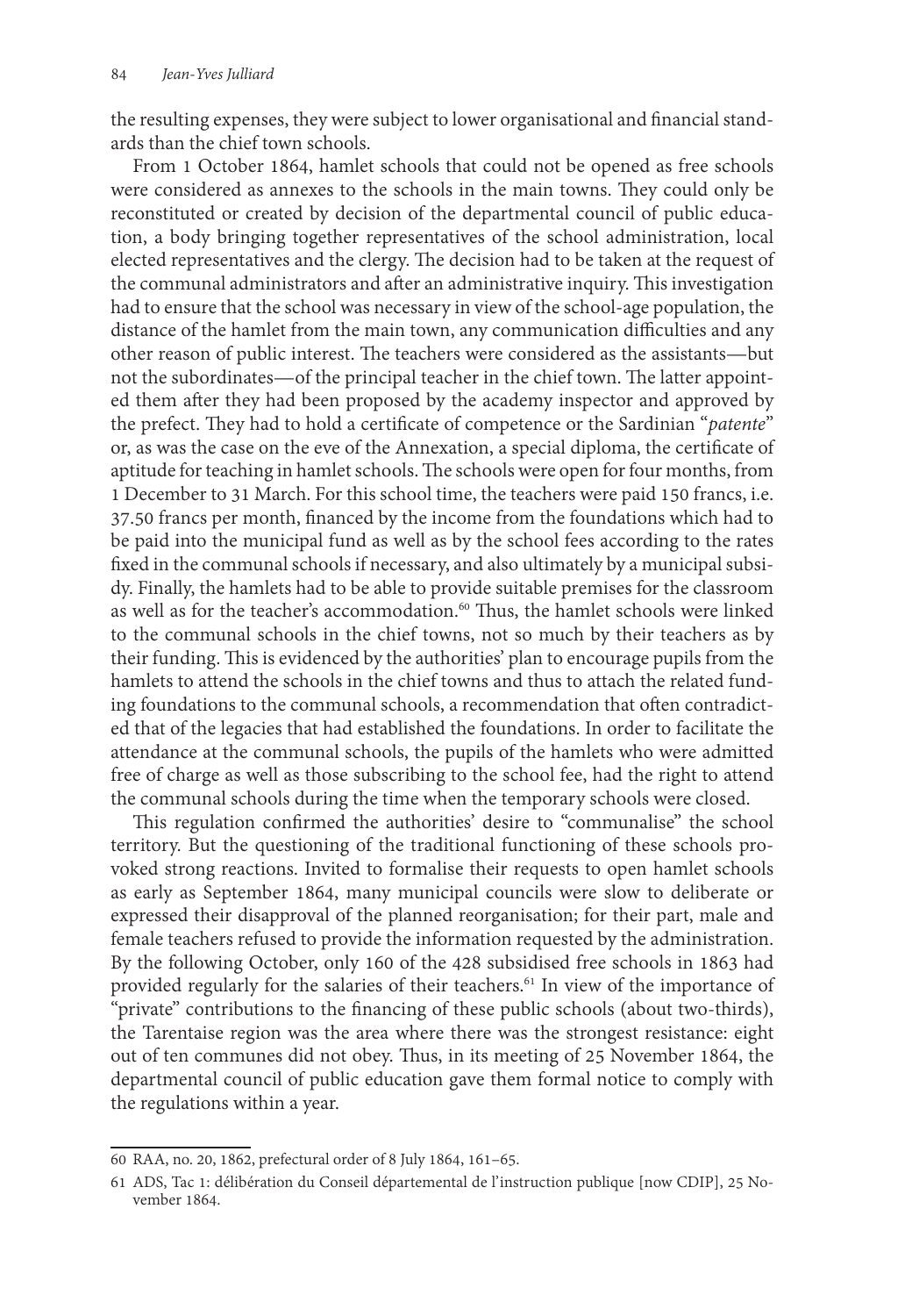#### *The resistible rationalisation of school locations in the hamlets*

Faced with this imposition, some communes continue to resist, forcing the educational administration to tolerate an irregular situation in some schools for several years. The populations of the hamlets and their representatives, who managed the school funds, supported by the commune administrators, intended to maintain their school system at a lower cost in line with their economic and social organisation. They refuse the introduction or increase of school fees and wanted to be able to continue recruiting teachers by mutual agreement.

The rejection of the reform was justified on economic grounds, which were underpinned by the administration free of charge provided by local associations and institutions. In Valloire, a commune in Haute-Maurienne, the inhabitants of the hamlet of Les Verneys clearly expressed this opinion: they asked the territorial representatives of the State for "just one favour, the freedom to choose for 6 to 7 months of the year [...] a schoolmaster who would give the first principles of instruction" and to pay him or her freely from the funds managed by the hamlet.<sup>62</sup>

In Bourg-Saint-Maurice, a commune in Haute-Tarentaise, the municipal councillors rejected the authorities' proposal to reduce the number of schools from twenty to twelve because of the extent of the territory and also because the dispersion of the habitat in forty-two hamlets, with communication difficulties between them, meant there was an interest in having a decentralised organisation for education. The refusal to obey the orders of the prefectural decree of July 1864 was motivated in particular by financial considerations, as the commune did not intend to set up payment in its schools, nor to increase taxes to compensate for the additional cost which would result from the increase in the salaries of the teachers.<sup>63</sup>

Faced with this resistance, the State administration acted by force, but also by accommodation. In Valloire, it automatically organised the hamlet schools in the commune while maintaining the existing school network. By order of 31 March 1865, the prefect decided, on a provisional basis, to keep the schools open in ten hamlets, while noting the separation between boys and girls in two of them. He determined their opening period at between four and five months. He fixed the salaries of the teachers at between 100 and 187.50 francs, in other words he made an adjustment to the provisions of his decree of 1864 for only four schools.<sup>64</sup> In other places, in order to guarantee salaries, he automatically entered them in the communal budgets. In Tarentaise, this procedure was applied to two communes out of five for all or some of their schools. Thus, most of the communal administrations were progressively joining the "standardisation" desired by the State administration, albeit tempered in part according to their wishes. The reorganisation nevertheless led to the abolition of some forty public schools in hamlets, mainly in the Tarentaise region, by closing or transforming special schools for each sex into mixed schools. At the beginning of the school year in 1865, the administration authorised 316 public hamlet schools. In addition, there were some schools authorised as free establishments and others that continued to operate irregularly.

<sup>62</sup> ADS, 2 O 2982: petition of the inhabitants of the hamlet of Verneys addressed to the mayor of Valloire, 1866.

<sup>63</sup> ADS, T 982: letter from the primary inspector to the academy inspector, 2 November 1865.

<sup>64</sup> ADS, 2 O 2982: Valloire, prefectural decree of 31 March 1865.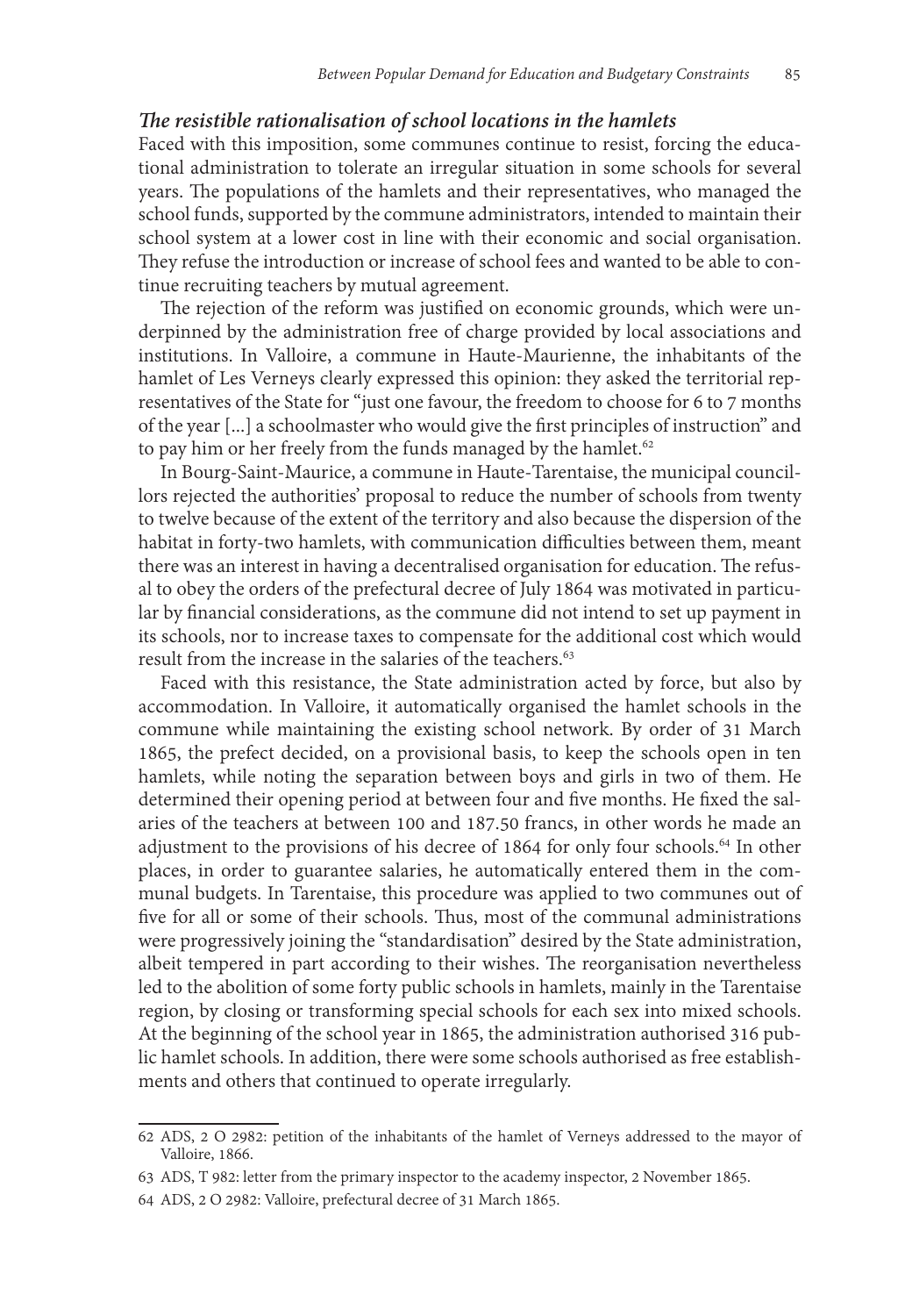Thus, the integration of Savoyard hamlet schools into the French school system did not correspond to complete assimilation. The new territorial authority had to adapt its rules and establish new ones, which were not mandatory. These adaptations were nevertheless to inspire the Minister of Public Instruction Victor Duruy who, considering the inadequacies of the school system, intended to make primary education a great public service "by ensuring, at the expense of the entire community, the proper distribution of education for all."65 To this end, although he did not succeed in establishing compulsory and free education, he did intend to encourage the latter, to extend the obligation to provide education for girls to municipalities with more than 500 inhabitants, as opposed to the 1850 threshold of 800 inhabitants and to increase the number of assistant teachers, even in the hamlets. Thus, he legalised the hamlet schools in all the departments on the model of the last regulation applied in Savoie.

### **The application of the 1867 law in Savoie: Financial assimilation**

The French law of 10 April 1867 considered as a hamlet public school any school established outside the main town on the decision taken by the departmental council of public instruction on the advice of the municipal council. The legal framework for these schools was identical to that prescribed in Savoie three years earlier, the only distinction being that the administrative procedure was concluded by approval not by the prefect but by the minister. However, because of the public status granted to them by the law, these schools could now be subsidised on an ordinary basis by the State. Furthermore, the attitude of the State administration towards the Savoyard populations differed from the previous period. While its implementation of the prefectural decree was abrupt with the aim of reducing the number of hamlet schools, in applying the law it sought to rationalise the network of hamlet schools while seeking to obtain a consensus with the populations on the choice of locations. Thus, the organisation of hamlet schools after 1867 was mainly a matter of the co-construction of a local school service between the State and the population. On the other hand, the State was firm on the issue of integrating the people's private funds into municipal coffers.

*The construction of a local public school service by the State and the population*  The organisation of the hamlet schools according to the 1867 law was still marked by the spirit of rationalisation. The State administration was still seeking to reduce the existing network in order to optimise both attendance and the budgetary management of the communes and, subsequently of the State. In its debate on 22 December 1867, the departmental council of public education ratified the existence of 305 hamlet schools (269 existing schools and 35 new ones) spread over 113 communes. Their financing was essentially provided by the communes, with the State contributing 17 per cent of the 43,304 francs needed to finance salaries and rents. As a sign of the savings it made, this proportion was almost seven points lower than its contribution to the ordinary expenditure on primary education in the department.<sup>66</sup>

At the end of the Second Empire, the academic inspectorate considered the

<sup>65</sup> Report to His Majesty the Emperor on the situation of primary education during the year 1863, *Bulletin administratif de l' instruction publique* 3, no. 57 (1865), 199.

<sup>66</sup> ADS, 5 T 4: state of the hamlet schools maintained or to be created by virtue of ministerial approval, 1868; CGS, 1869.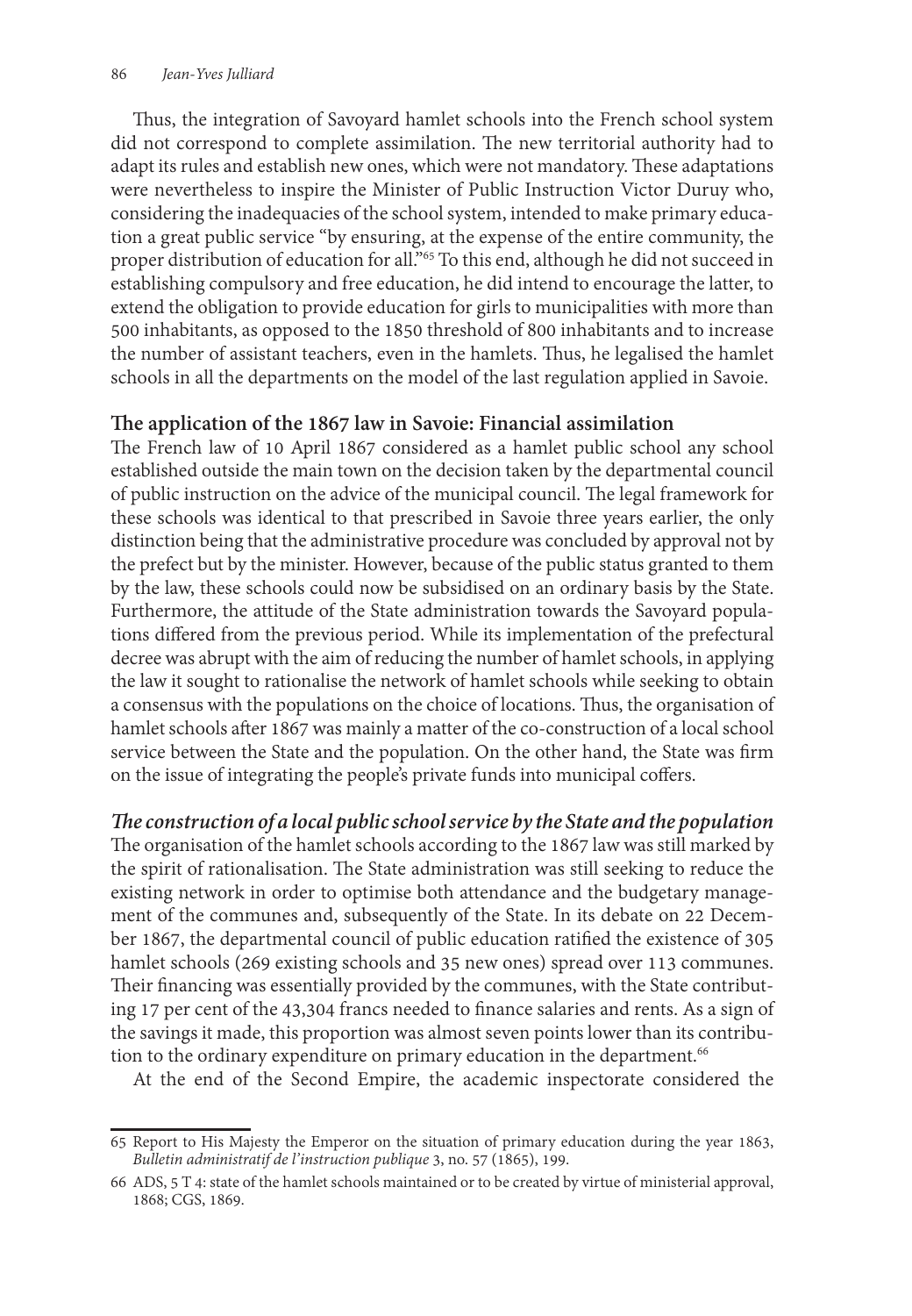organisation of hamlet schools in Savoie to be complete. However, in order to encourage the schooling of the greatest number of children, it was led, on the one hand, to reduce the number of closures, and on the other hand, to reopen a number of public schools closed before 1868 or else to open new ones in hamlets which had not had any school until then. In the Tarentaise and Maurienne areas, the number of communes affected by a decrease in the number of hamlet schools was half that of before 1867. The Tarentaise was the valley most affected by the rationalisation of hamlet schools before 1867 and was the one which had the greatest number of these openings after this date and until 1879: twenty-two in thirteen communes compared to eleven in nine communes in the Maurienne.<sup>67</sup>

The State authorised the opening of these schools all the more easily as their financing was taken care of by the commune and, if necessary, with the help of the population in the framework of foundations or subscriptions. The population did not hesitate to make their contribution, including sometimes in the form of school fees, so decried in the early years of the Annexation. Their financial commitments testify to their desire to obtain a temporary school near their homes at all costs. In addition to the traditional method of foundations, their contributions most often took the form of a subscription to pay the rent for the school building and the teacher's accommodation. In some cases, the inhabitants also undertook the financing of the initial installation costs, including school furniture. Finally, for the school to be authorised by the education authorities, the latter needed to be able to ascertain the agreement between the inhabitants of the hamlets concerned and the local administrators. The consistency was evident in most cases as the administrators' requests were often supported by petitions from the local population. Symbolic of this favourable evolution is the case of Bourg-Saint-Maurice where, by legalising fifteen of the twenty schools and authorising the opening of two free schools, the academic administration largely satisfied the demands of the town council and authorised it to pay the teachers slightly less than the norm. Also, in January 1869, the commune, which had not complied with the 1864 regulations, agreed to apply the 1867 law.

The State administration organised schools on a municipal level. To this end, it took into account the number of pupils in existing schools and the potential number of schools to be created, as well as the costs associated with each of them. It also ensured that the local schools were not disrupted in favour of an overly decentralised school structure. However, rather than creating posts for assistants in the schools of the chief towns, it often preferred to maintain or create temporary hamlet schools which, in addition to improving winter attendance, made it possible to reduce municipal expenses, particularly in view of the less restrictive salary levels affecting teaching assistants (150 francs for four months compared with 400 to 500 francs a year for an assistant in a school in the chief town in accordance with the 1867 law).

These developments illustrate the pragmatism of the government and its constant concern to adapt to the topographical, demographic, and economic configurations of the communal territories in order to facilitate the schooling of the greatest number of children, even if this was only partial, both in terms of attendance and teaching. In 1878, the number of hamlet schools reached a maximum of 343. Compared

<sup>67</sup> ADS, Tac 20: status of primary schools, 1863; 5 T 4, extract from the minutes of the deliberations, CDIP, 12 December 1867; Tac 2, register of deliberations, CDIP, 29 December 1879.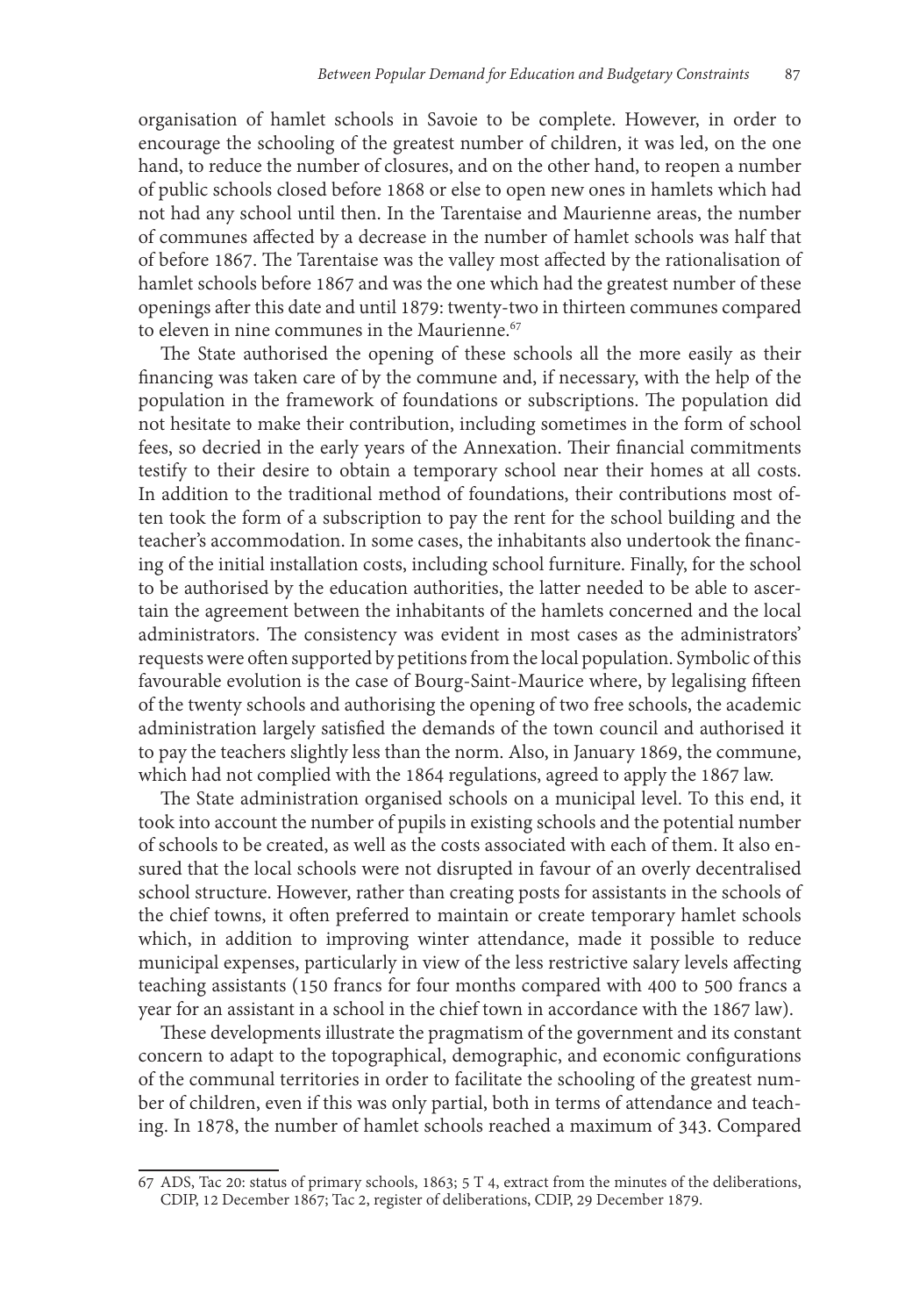to 1860, the decrease was relatively modest, about 6per cent. In 1880, despite the general prohibition on pupils over the age of thirteen attending a mixed school, their attendance at school was more or less the same as twenty years earlier: hamlet schools accounted for 43 to 60 per cent of public schools in the mountains and 26 to 44 per cent of their pupils.<sup>68</sup> In spite of the exhortations of the school administration to attend them in the summer season mobility towards the schools of the main towns remained limited to about 10 per cent of the pupils, according to the primary education inspector of the Tarentaise.<sup>69</sup> Given the short duration of school time, the low level of the teachers, without a diploma or holding the modest certificate of aptitude for heading the hamlet schools, and the poor material conditions, the teaching provided in these schools was of a lower quality than in the communal schools. It was most often limited to the rudiments of the basic compulsory subjects of the primary school curriculum: religious instruction, reading and writing, arithmetic and the metric system, and needlework for girls.

The relative success of the enrolment in hamlet schools was however, achieved at the cost of the loss of control over the management of their funds by the populations.

#### *Financial assimilation of hamlet schools*

With the Annexation, the hamlet schools were forced to join the French school system, not only in the administratively but also in the financial organisation. In this matter, the State administration did not compromise. Private funds contributing to the financing of public schools were gradually integrated into municipal coffers.

In 1860, in the department of Savoie, more than half of the revenues of the foundations were still managed by local lawyers, the proportion being 80 per cent in Tarentaise.70. Following the Sardinian monarchy, the new prefectural administration undertook an administrative and financial assimilation. Applying the theory of de facto management which stipulates that without legal authorisation no one can handle public money, $71$  it intended to obtain from the representatives in the hamlets that the capital relating to the foundations and school subscriptions be paid into the municipal funds. It tried to put an end to the previous practice, qualified as secretive, while trying to reassure the local administrators and the populations about the use of the funds, which it was not always able to guarantee. Despite repeated reminders, the agents resisted the injunctions and were slow to comply. At the end of the administrative procedure for the submission of accounts, which lasted about two years, some of them, in particular in Tarentaise, supported by their constituents, still continued to claim the private nature of their association and the management of its funds.<sup>72</sup>

The evolution of the inclusion of income from donations and bequests in the departmental primary education budget, as shown in the table below (table 2), confirms the relatively slow pace at which this submission of accounts took place. They

72 Julliard (2019), 561.

<sup>68</sup> Julliard (2019), 631.

<sup>69</sup> *Rapports d'inspection générale sur la situation de l' instruction primaire, année scolaire 1879–1880*, *Savoie*, Paris, Imprimerie nationale, 1881, 6.

<sup>70</sup> Ministero dell' istruzione publica, *Notizie statistiche dell'  istruzione elementare del regno per l' anno scholatico 1856–1857*, Torino, Stamperia reale, 1858.

<sup>71</sup> Article 64 of the law of 18 July 1837 on municipal administration.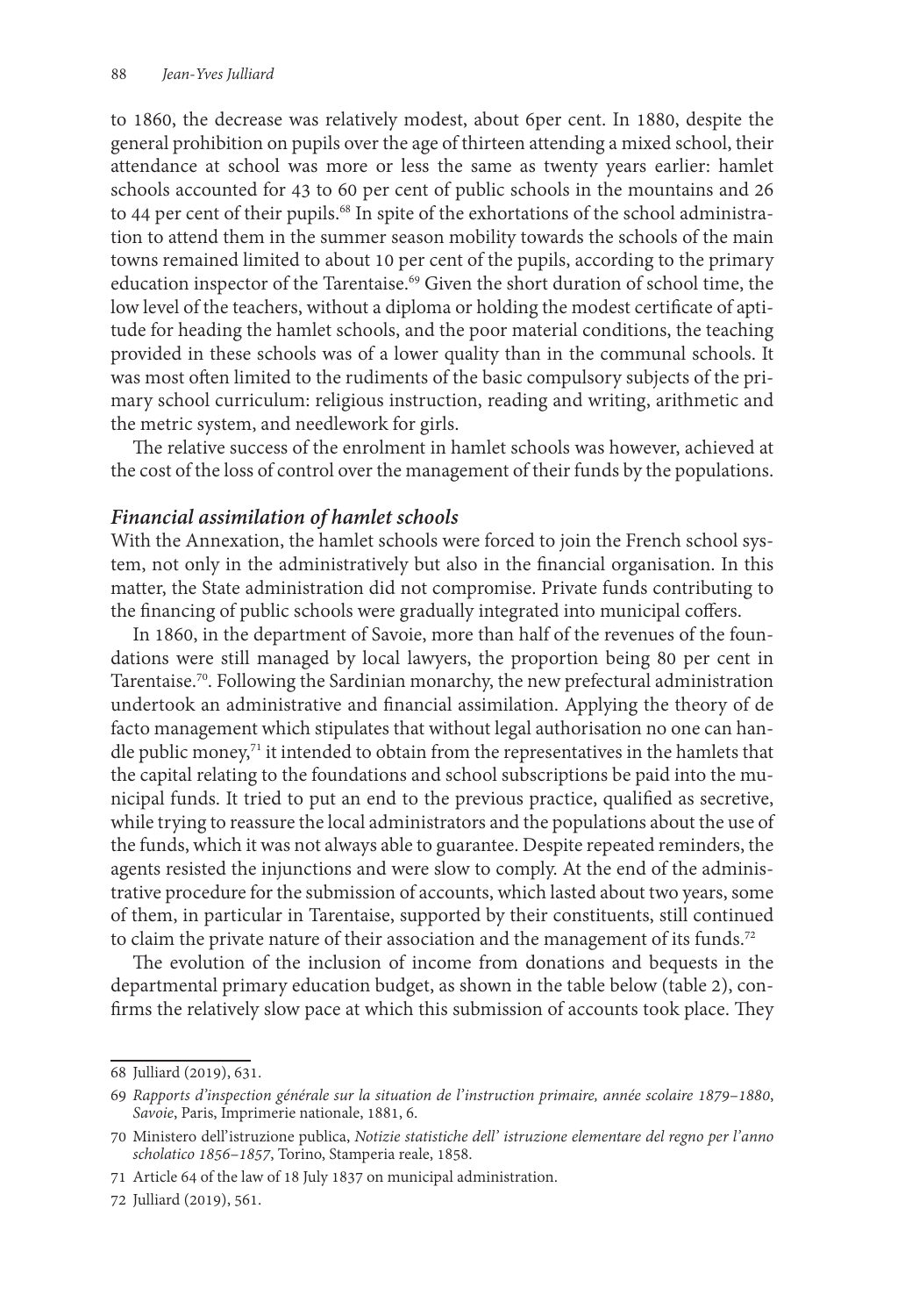were not integrated into the public finance system until after the law of 10 April 1867. In 1868, their amount was almost equivalent to that estimated at the end of the Sardinian period (65,000 francs). The last foundations and subscriptions allocated to public schools in the hamlets were integrated into the communal budgets at the turn of the 1880s. In Tarentaise, this success of the administration sounded the death knell of the school consortiums.

| Origin of resources  |         | Departmental statistics |         | <b>Ministerial statistics</b> |         |         |  |
|----------------------|---------|-------------------------|---------|-------------------------------|---------|---------|--|
|                      | 1865    | 1868                    | 1871    | 1865                          | 1868    | 1871    |  |
| Gifts and bequests   | 31 20 6 | 67044                   | 67 516  | 19 9 52                       | 67046   | 67 516  |  |
| Communes             | 205 260 | 172 346                 | 190 617 | 116 402                       | 174 458 | 190 617 |  |
| School payments      | 78 4 23 | 74889                   | 63 586  | 49 171                        | 74891   | 63 586  |  |
| Department and State | 47 345  | 103 050                 | 150 855 | 63 3 91                       | 118 680 | 150729  |  |
| Total                | 362 234 | 417329                  | 472 574 | 248 916                       | 435 075 | 472448  |  |

*Table 2***.** Ordinary expenditure on public primary education in Savoie in 1865, 1868 and 1871.

Department of Savoie: CGS, reports on the situation of primary education, 1866, 1869 and 1872; Minis- terial statistics: Statistique comparée de l' enseignement primaire 1829–1877, 1880, 236–291.

The table presented above reveals a discrepancy in the financial data for the years 1865 and 1868 between, on the one hand, the data from the reports of the education authority inspectors in the department of Savoie and, on the other hand, the data published by the Ministry of Public Instruction. The major discrepancy is the failure to take into account the financial data relating to girls' schools for the year 1865 in the ministerial statistics. However, the importance of donations and legacies in the financing of primary education in Savoie (8.6 per cent in 1865 according to departmental statistics) compared to the very modest proportion on a national scale (0.5 per cent<sup>73</sup>), raises the question of the visibility, in official statistics, of private funds contributing to the financing of public schools.

#### *An invitation to reassess the evolution of primary education expenditure?*

The Savoyard case allows us to discuss the results of the 1867 law on a national scale from two angles: the register of hamlet schools, and the broader perspective of the evolution of primary education expenditure on a national scale at the end of the Second Empire. According to the *State of the Empire (Exposé de la situation de l' Empire)*, presented to both Chambers in Parliament on 29 November 1869, nearly 2,000 hamlet schools were created in the two years following the law coming into force.<sup>74</sup> However, one must wonder about their number and the way they were created. On the one hand, the *Statistics of Primary Education for 1872*, assuming the figure to be close to reality, establishes their total number at 2,134,<sup>75</sup> or only 1,346 more than in 1863. On the other hand, and above all, although dozens of hamlet schools may

<sup>73</sup> Ministère de l' instruction publique et des Beaux-Arts, *Statistique comparée de l' enseignement primaire 1829–1877 (Comparative Statistics of Primary Education 1829–1877),* Paris, Imprimerie nationale, 1880, 236–99.

<sup>74</sup> Published in the *Bulletin administratif de l' instruction publique*, 12, no. 230 (1869), 389.

<sup>75</sup> *Statistique de l' instruction primaire en 1872*, Paris, 1872, 11–12.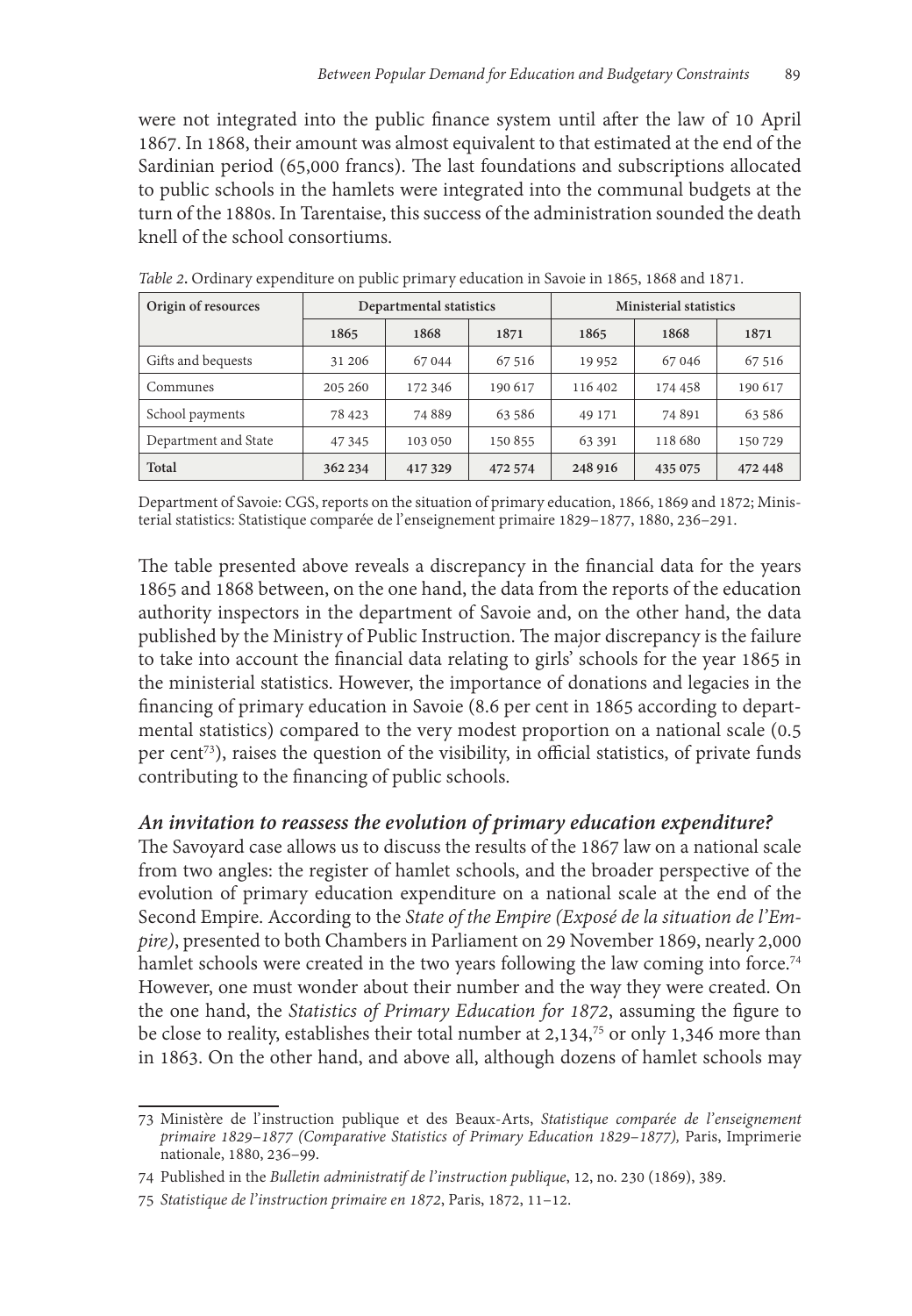have been created, most of those counted, as the example of Savoie suggests, had previously existed as free establishments: their inclusion in the statistics now resulted from their recognition as public schools. The evolution of the number of hamlet schools, as shown in the 1872 statistics, confirms this transformation of status for the departments which subsequently had a large number of hamlet schools, such as Lozère (178) and Hautes-Alpes (145).

In his study on *Les dépenses d'enseignement et d'assistance en France au XIXe siècle (Expenditure on education and assistance in France in the nineteenth century*), Bruno Théret showed the interest in taking into account private funds for the study of the evolution of expenditure according to activities.<sup>76</sup> This interest is all the more important since part of the funds, in particular donations and bequests, were progressively integrated into communal budgets in conformity with the law of 1867. Thus, in the case of Savoie, the inclusion of income from foundations, estimated at 65,000 francs at the time of the Annexation, in the accounts for public primary education for the year 1865, tended to smooth out the evolution of ordinary departmental expenditure: the increase in the latter between 1865 and 1868 was only about 5 per cent, as opposed to 15 per cent without taking into account the estimated amount of donations and legacies.

In the light of this observation, we believe that the analysis of the evolution of primary education expenditures around 1866–1868 should be re-examined, especially for departments where the proportion of temporary free schools was high before 1867. This re-reading could lead to an adjustment of the evolution of public expenditure on primary education on a national scale and to a reduction in the "brutal increases in the overall amount" of expenditure at the end of the Second Empire and the beginning of the Third Republic (41.5 per cent between 1865 and 186877), as noted by Raymond Grew and Patrick J. Harrigan.<sup>78</sup>

The department of Savoie provides an opportunity to observe the State's school policy towards hamlet schools in a territory where there were many of them. In its desire to make schooling available to all, the State could only take over the schooling practices of mountain societies in the context of the extension of the public primary education service. It gradually decided to organise temporary local schools of lesser quality than the schools in the main towns, thus containing the increase in public expenditure while satisfying families who were anxious to receive education at a lower cost. The law of 1867 enshrined this school policy. In order to facilitate access to education for as many children as possible, the State reconstituted, as it had between 1816 and 1833,79 a third category of elementary schools, but from then on they were only temporary and dispensed the rudiments, and they existed alongside the other schools where compulsory subjects, and sometimes also optional subjects were taught.

<sup>76</sup> Bruno Théret, "Les dépenses d'enseignement et d'assistance en France au XIXe siècle: une réévaluation de la rupture républicaine," *Annales ESC*, no. 6 (1991), 1335–74.

<sup>77</sup> *Statistique comparée de l' enseignement primaire 1829–1877 (Comparative Statistics of Primary Education 1829-1877), op. cit.*, 240–43.

<sup>78</sup> Raymond Grew, Patrick J. Harrigan, *L' école primaire en France au 19e siècle* (Paris: Éditions de l' EHESS, 2002), 249.

<sup>79</sup> The ordinance of 28 February 1816 on the formation in each canton of a free and charitable commit- tee to supervise and encourage primary education (article 11) introduced three certificates of ability, the third being limited to the ability to "read, write and calculate."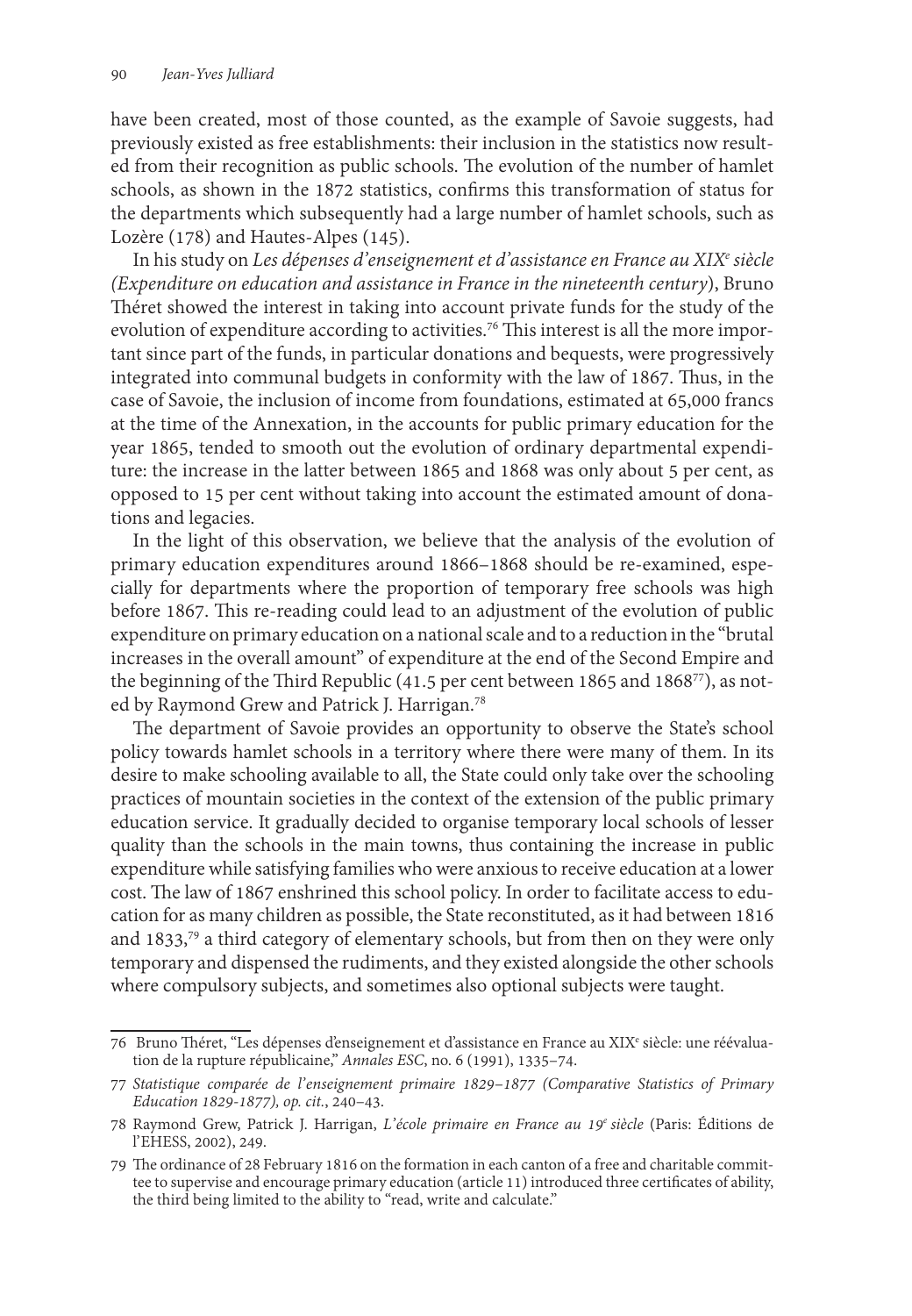In contrast to this legislation, the republican government which intended to make the school an instrument of national unification, endeavoured to strengthen the integration of hamlet schools into the network of public elementary schools, in particular by standardising the status of teachers and the curriculum. If, in the mountain departments, it still sought to rationalise the establishment of schools as an economy measure, in others, notably in Brittany, it would show itself to be more generous with the aim of winning their populations over to the Republic.<sup>80</sup>

On the other hand in Italy, the Casati law (1859) for decentralising school organisation called in particular for the freedom to recruit and remunerate unlicensed teachers with fewer than fifty pupils to be maintained. This could not but sustain the traditional operation of most hamlet schools and also lead to an increase in cultural differences with those of the main towns. $81$  In the absence of financing through school fees and due to a moderate subsidy policy by the Italian state, the financing of schooling could only be based on the limited budgetary capacity of the communes. The maintaining of a decentralised school system until the beginning of the twentieth century, leaving the hamlet schools to themselves and not allowing ambulatory schools, slowed down the progress of schooling and contributed to perpetuating regional disparities.<sup>82</sup>

In France, on the other hand, the affirmation of school centralisation under republican governments, including with regard to hamlet schools, partly explains the development of elementary school culture and the reduction of regional disparities at the end of the nineteenth century and the beginning of the following century.<sup>83</sup> But since the second half of the twentieth century, the model of the republican communal school and its cost have been called into question. The issue of schooling in rural and mountain areas has once again been questioned by the State and defended by the population and their elected representatives.<sup>84</sup> In a different context, marked in particular by an evanescent rurality, the question of the specificity of schooling in rural areas and the new question of the inequalities in education that it can generate $85$ are still being raised.

<sup>80</sup> Jean-François Chanet, *L' école républicaine et les petites patries* (Paris: Aubier, 1996), 59–68.

<sup>81</sup> Marco Cuaz, *Alle frontiere dello Stato. La scuola elementare in Valle d'Aosta dalla restaurazione al fascismo* (Milano: Franco Angeli, 1988)*.*

<sup>82</sup> Gabrielle Capelli, "A Struggling Nation Since Its Founding? Liberal Italy and the Cost of Neglecting Primary Education," in *School Acts and the Rise of Mass Schooling: Education Policy in the Long Nineteenth Century*, ed. Johannes Westberg, Lukas Boser, and Ingrid Brühwiler (Basingstocke: Palgrave Macmillan**,** 2019), 223–51.

<sup>83</sup> Claude Diebolt, Magali Jaoul, and Gilles San Martino, "Le mythe de Ferry: une analyse cliométri- que," *Revue d' économie politique* 115 (2005), 471–97.

<sup>84</sup> Madeleine Lacouture, "Réseau des écoles et nouvelles pratiques du territoire montagnard: l' exemple des Hautes-Terres du Puy-de-Dôme," *Annales de géographie*, t. 109, no. 616 (2000), 613–30.

<sup>85</sup> Charles Moracchini, *Système éducatif et espaces fragiles: les collèges dans les montagnes d'Auvergne* (Clermont-Ferrand: Presses universitaires Blaise Pascal, 1992); Yves Alpe *et al*. (eds.), *L' enseignement scolaire en milieu rural et montagnard*, t. 1 à 6 (Besançon: Presses universitaires de Franche-Comté, 2001–2014).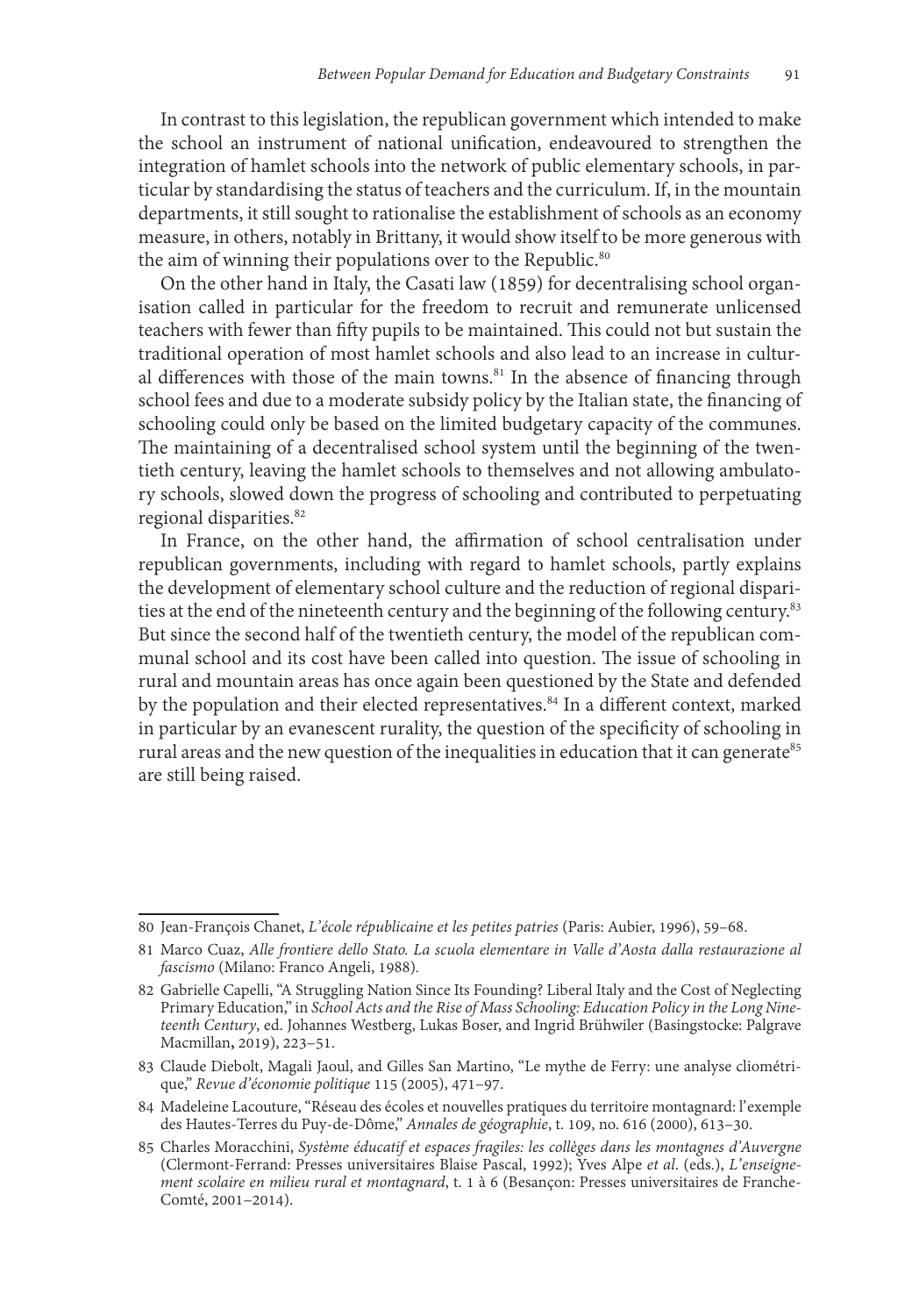#### **References**

- Alpe, Yves, Pierre Champollion, and Jean-Louis Poirey (eds.). *L' enseignement scolaire en milieu rural et montagnard*. T. 1 à 6, Besançon: Presses universitaires de Franche-Comté, 2001–2014.
- Barelli, Hervé. *L'*école primaire comme instrument d*'intégration du Comté de Nice dans la France 1860–1914*. Thèse de science politique, Nice, 1991.
- Bray, Mark. "Centralisation Versus Decentralisation in Educational Administration: Regional Issues." *Educational Policy* 5, no. 4 (1991), 371–85.
- Buisson, Ferdinand (ed.). *Dictionnaire de pédagogie et d'instruction primaire*. Part 1, vol. 1, Paris: Hachette & Cie, 1887.
- Capelli, Gabrielle. "A struggling nation since its founding? Liberal Italy and the cost of neglecting primary education." In *School Acts and the Rise of Mass Schooling: Education Policy in the Long Nineteenth Century*, edited by Johannes Westberg, Lukas Boser and Ingrid Brühwiler, 223–51. Basingstocke: Palgrave Macmillan**,** 2019.
- Capelli, Gabrielle and Michelangelo Vasta. "Can school centralisation foster human capital accumulation? A quasi-experiment from early XXth century Italy." *The Economic History Review* 73, no. 1 (2020), 159–84.
- Caspard, Pierre. "'*Homo oeconomicus* et ses enfants': Raisons et modalités de l' investissement éducatif dans les milieux populaires (1700–1870)." In *Le coût des études. Modalités, acteurs et implications sociales XVI e –XX e siècle*, edited by Jean-François Condette, 171–187. Rennes: Presses universitaires de Rennes, 2012.
- Caspard, Pierre. "'Tenir les maîtres en bride': Les parents, la famille et l' école. France et Suisse (1700–1850)." In *Les personnels d'inspection. Contrôler, évaluer, conseiller les enseignants. Retour sur une histoire, France-Europe (XVII e –XX <sup>e</sup> siècle)*, edited by Jean-François Condette, 249–68. Rennes: Presses universitaires de Rennes, 2017.
- Chanet, Jean-François. *L' école républicaine et les petites patries*. *Enseignement primaire et sentiment d'appartenance en France sous la Troisième République (1879– 1940).* Thèse de doctorat, histoire, vol. 1, Université Paris I Panthéon-Sorbonne, 1994.
- Chanet, Jean-François. *L' école républicaine et les petites patries*. Paris: Aubier, 1996.
- Chapoulie, Jean-Michel. *L' école d' État conquiert la France. Deux siècles de politique scolaire*. Rennes: Presses universitaires de Rennes, 2010.
- Condette, Jean-François. "Introduction. On ne badine pas avec l'argent de l'École. Le coût des études, nœud gordien de l' éducation?" In *Le coût des études. Modalités, acteurs et implications sociales XVI e –XX e siècle,* edited by Jean-François Condette, 9–42. Rennes: Presses universitaires de Rennes, 2012.
- Cuaz, Marco. *Alle frontiere dello Stato. La scuola elementare in Valle d'Aosta dalla restaurazione al fascismo*. Milano: Franco Angeli, 1988*.*
- Dayen, Daniel. *L' enseignement primaire dans la Creuse 1833–1914*. Clermont-Ferrand: Institut d' études du Massif Central, 1984.
- Diebolt, Claude, Magali Jaoul, Gilles San Martino. "Le mythe de Ferry: une analyse cliométrique." *Revue d' économie politique* 115 (2005), 471–97.
- Dufour, Monica. "Alfabetismo, scuole e maestri nella comunità Montana Evançon tra 1770 e 1859." In Maurizio Piseri (ed.). *L' alfabeto in Montagna. Scuole e alafabetismo nell' area alpina tre età moderna e XIX secolo*. 159–181, Milano: Franco Angeli, 2012.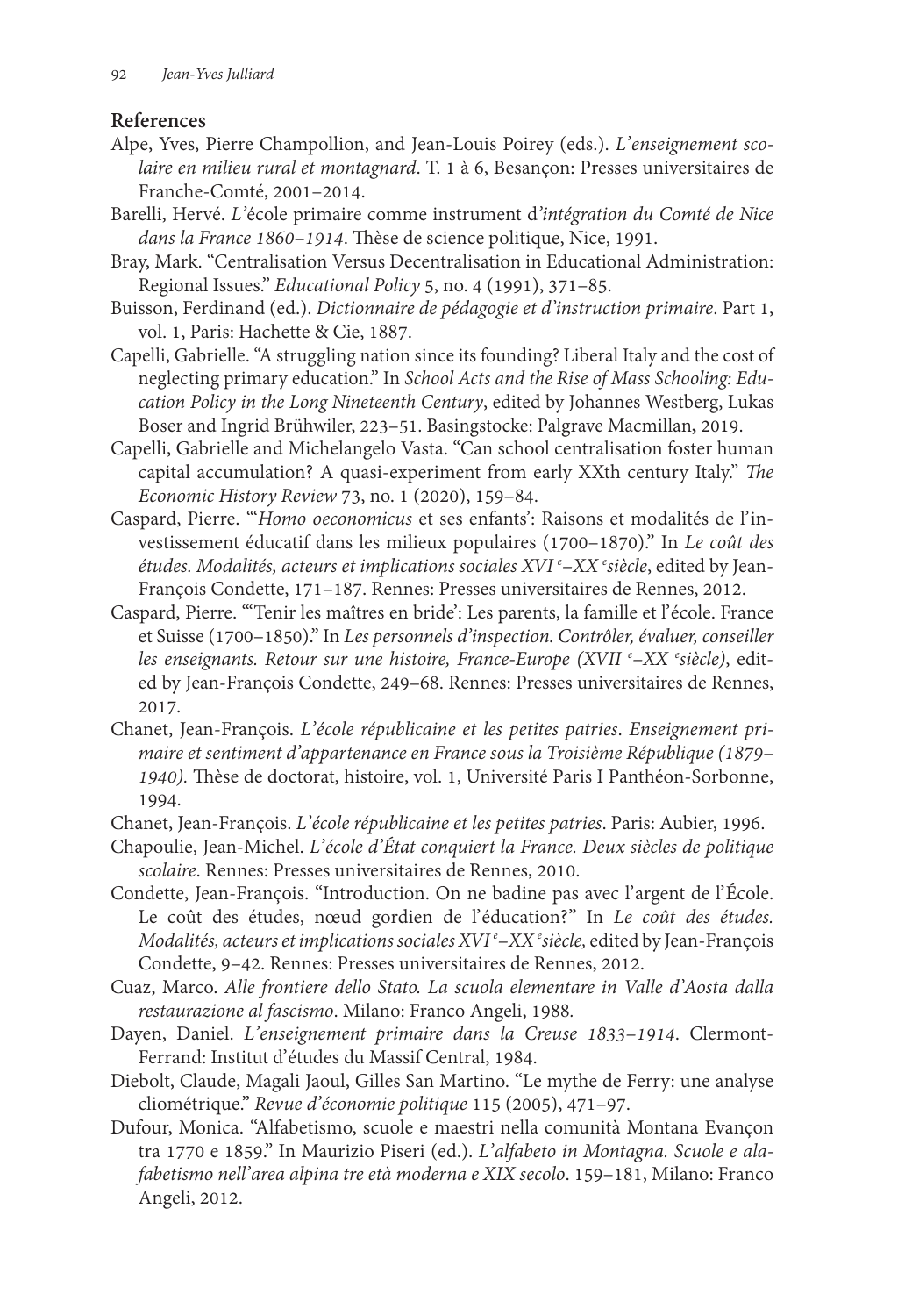- Fontaine, Laurence. *Pouvoir, identités et migrations dans les hautes vallées des Alpes occidentales (XVIIe –XVIII e siècle)*. Grenoble: Presses universitaires de Grenoble, 2003.
- Furet, François, and Jacques Ozouf. *Lire et écrire. L' alphabétisation des Français de Calvin à Jules Ferry*. Paris: Éditions de minuit, vol. 1, 1977.
- Gavoille, Jacques. *L' école publique dans le département du Doubs (1870–1914)*. Paris: Les Belles lettres, 1981.
- Granet-Abisset, Anne-Marie. "Entre autodidaxie et scolarisation: les Alpes briançonnaises." *Histoire de l' éducation*, no 70 (1996), 111–41.
- Granet-Abisset, Anne-Marie. "'Retardation et enfermement': Érudits et historiens face aux sociétés alpines (XIX e –XXe siècles)." *Le Monde alpin et rhodanien*, no 3 (2001), 55–76.
- Gréard, Octave. *La législation de l' instruction primaire en France de 1789 à nos jours*. T. 2 et 4, Paris: Delalain Frères, 1891, 1896.
- Grevet, René. *École, pouvoirs et société (fin XVII e –1815), Artois, Boulonnais/Pasde-Calais.* Villeneuve d'Ascq: Université de Lille 3, 1991.
- Grew, Raymond, and Patrick J. Harrigan. *L' école primaire en France au 19e siècle*. Paris: Éditions de l'EHESS, 2002.
- Guichonnet, Paul. *La Savoie dans le royaume de Piémont-Sardaigne*. Grenoble: Imp. Allier, 1957.
- Guichonnet, Paul. *Histoire de l' annexion de la Savoie à la France: les véritables dossiers secrets de l' annexion.* Montmélian: La Fontaine de Siloé, 3ème éd., 2003.
- Guichonnet, Paul, and Christian Sorrel (eds.). *La Savoie et l' Europe 1860–2010. Dictionnaire historique de l' Annexion*. Montmélian: La Fontaine de Siloé, 2009.
- Guichonnet, Paul. "De la mémoire à l' histoire." In *La Savoie et l' Europe 1860–2010. Dictionnaire historique de l' Annexion*, edited by Paul Guichonnet and Christian Sorrel, 9–19. Montmélian: La Fontaine de Siloé, 2009.
- Hourmat, Pierre. *L' enseignement primaire dans les Basses-Pyrénées au temps de la Monarchie Constitutionnelle (1815–1848)*. Anglet: IPSO, 1973.
- Julliard, Jean-Yves. "Les écoles élémentaires en Savoie de l'Ancien Régime à la Première Guerre mondiale." *L' Histoire en Savoie*, no 22 (2011).

Julliard, Jean-Yves. "Les régences vicariales en Savoie dans la première moitié du XIXe siècle: une institution scolaire ecclésiastique originale?" In *États de Savoie, Églises et institutions religieuses des réformes au Risorgimento*, edited by Marc Ortolani, Christian Sorrel and Olivier Vernier, PRIDAES, Programme de recherche sur les institutions et le droit des anciens Etats de Savoie, 275–88. Nice: Serre éditeur, 2017.

- Julliard, Jean-Yves. *Ecoles, pouvoirs et sociétés. Les écoles élémentaires en Savoie au XIXe siècle (1815–1880)*. Thèse de doctorat, Histoire, Université Grenoble Alpes, 2019.
- Kotilainen, Sofia. "From Religious Instruction to School Education: Elementary Education and the Significance of Ambulatory Schools in Rural Finland at the End of the Nineteenth Century." In *Education, State and Citizenschip*, edited by Mette Buchardt, Pirjo Markkola and Heli Valtonen, 114–37. Helsinki: Nordic Centre of Excellence NordWel, 2013.
- Lacouture, Madeleine. "Réseau des écoles et nouvelles pratiques du territoire montagnard: l' exemple des Hautes-Terres du Puy-de-Dôme." *Annales de géographie*, t. 109, no 616 (2000), 613–30.